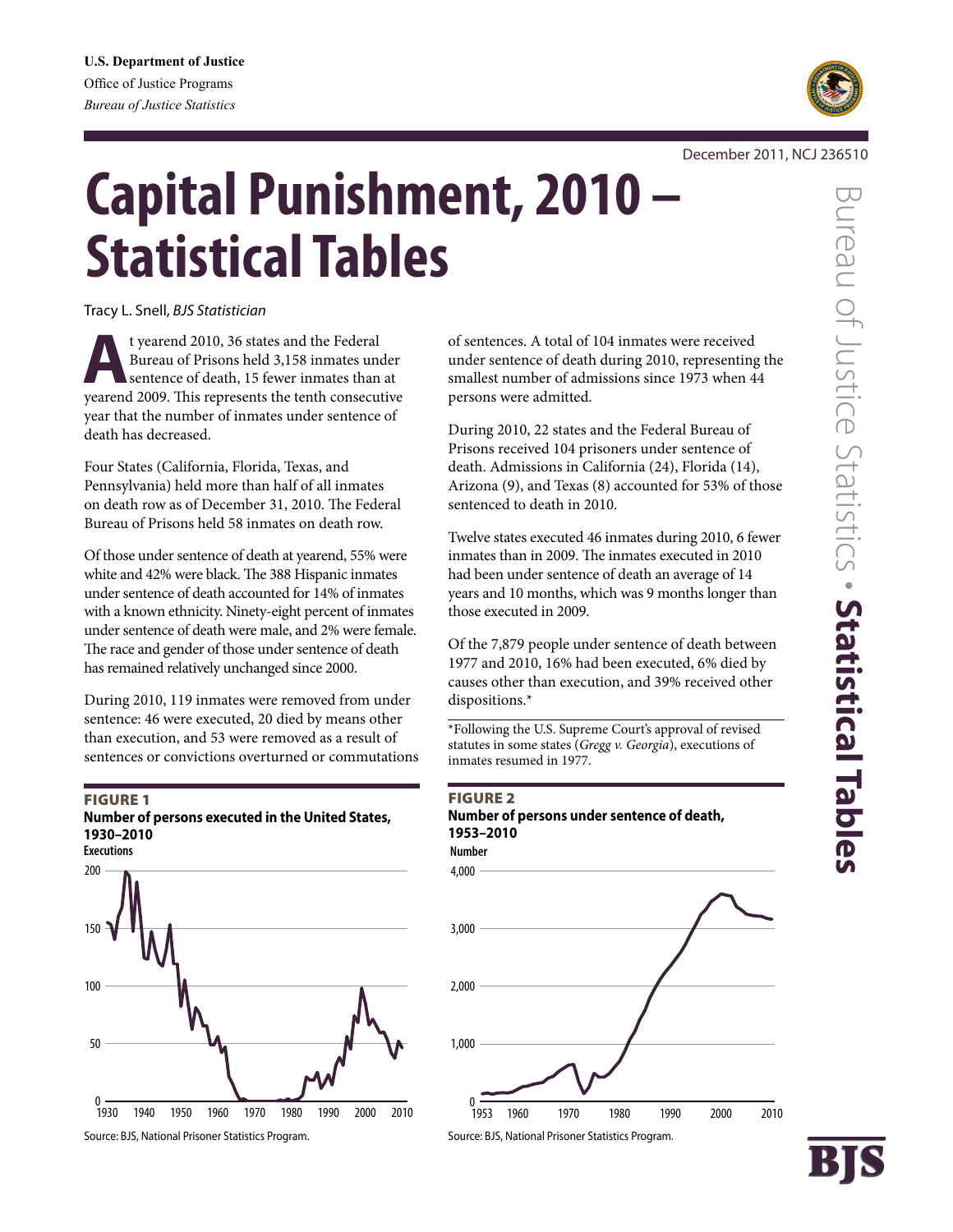#### **Four states revised capital statutes in 2010**

At yearend 2010, the death penalty was authorized by 36 states and the federal government **(table 1)**. While New Mexico repealed the death penalty in 2009 (Laws 2009, ch. 11 § 5), the repeal was not retroactive. As of December 31, 2010, New Mexico held two men under previously imposed death sentences, and one person was awaiting sentencing with the state seeking the death penalty.

During 2010, four states revised statutory provisions relating to the death penalty:

**South Carolina**—Amended the list of aggravating factors to include murder committed while in the commission of trafficking in persons (§ 16-3-20(c)(a)(1)(c)), effective June 11, 2010.

**Tennessee**—Added as an aggravating circumstance the intentional murder of a pregnant woman when it was known by the defendant that the victim was pregnant (Tenn. Code Ann § 39-13-204(i)(16)), effective July 1, 2010.

**Utah**—Revised the minimum sentence required in capital felony cases in which the jury does not reach a unanimous decision to impose a death sentence. The minimum sentence was increased from an indeterminate sentence of 20 years to life to an indeterminate sentence of 25 years to life (Utah Code Ann § 76-3-207 and § 76-5-202), effective May 11, 2010.

**Virginia**—Revised the definition of capital murder to include fire marshals, auxiliary police officers, and auxiliary deputy sheriffs among law enforcement officers killed while performing official duties (Va Code § 18.2-31(6)), effective July 1, 2010.

#### **Lethal injection was authorized by all states with capital statutes**

As of December 31, 2010, all 36 states with death penalty statutes authorized lethal injection as a method of execution **(table 2)**.

In addition to lethal injection, 16 states authorized an alternative method of execution. Nine states authorized electrocution; three states, lethal gas; three states, hanging; and two states, firing squad.

For states that authorize multiple methods of execution, the method is generally selected by the condemned prisoner. Five of the 16 states stipulated which method must be used depending on either the date of the offense or sentencing. One state authorized hanging only if lethal injection could not be given. Five states authorized alternative methods if lethal injection is ruled to be unconstitutional: one authorized hanging, one state authorized electrocution, one authorized electrocution or firing squad, one authorized firing squad, and one authorized lethal gas.

The method of execution of federal prisoners is lethal injection, pursuant to 28 CFR, Part 26. For offenses under the Violent Crime Control and Law Enforcement Act of 1994, the method is that of the state in which the conviction took place (18 U.S.C. 3596).

### Executions in 2011

Between January 1 and December 19, 2011, 13 states executed 43 inmates, which was 3 fewer than the number executed as of the same date in 2010.

Three states accounted for more than half of the executions carried out during this period: Texas executed 13 inmates; Alabama executed 6; and Ohio executed 5.

Of the 43 executions carried out during this period, all were by lethal injection.

No women were executed during this period.

# **FIGURE 3**



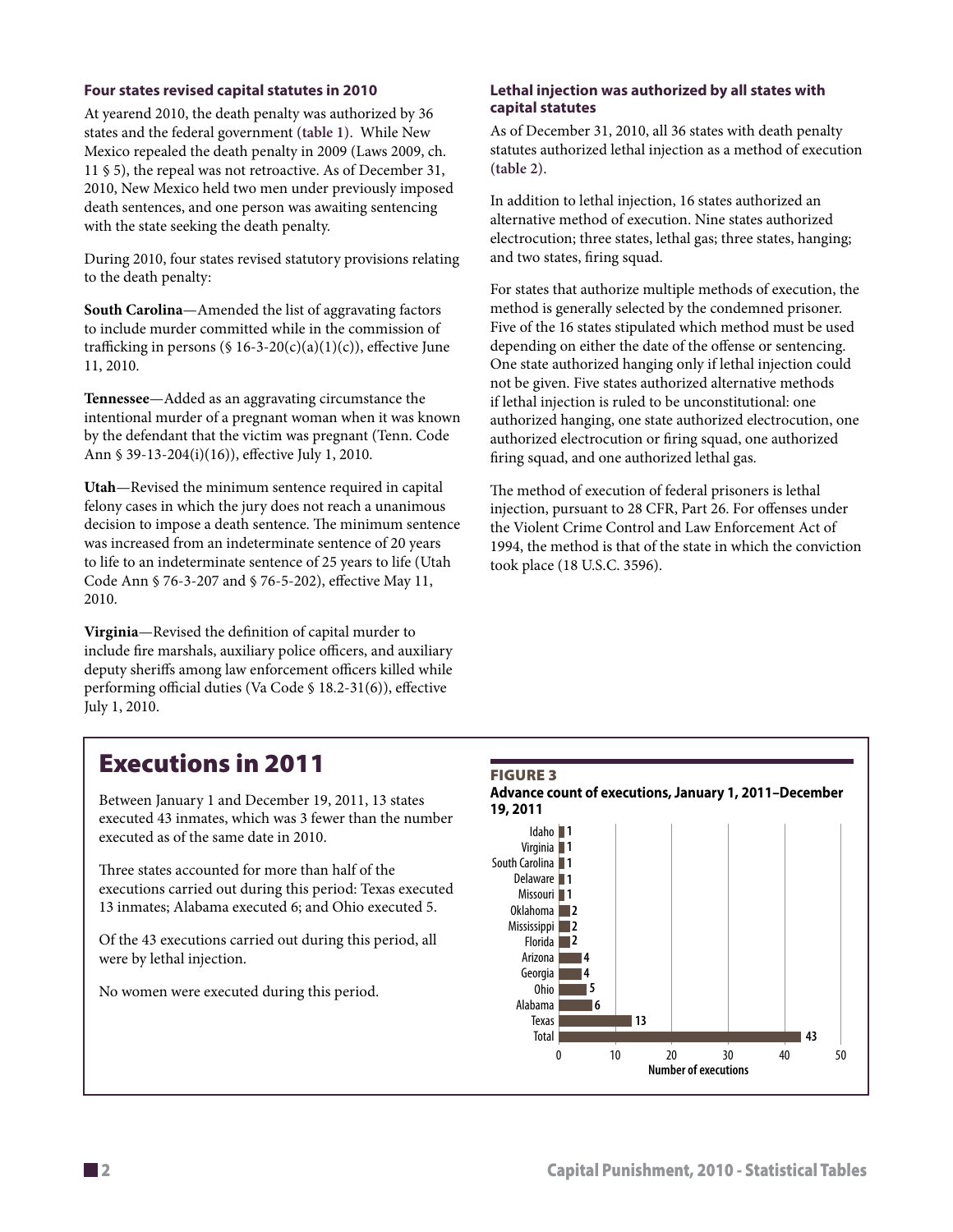## Methodology

Capital punishment information is collected annually as part of the National Prisoner Statistics program (NPS-8). This data series is collected in two parts: data on persons under sentence of death are obtained from the department of corrections in each jurisdiction currently authorizing capital punishment, and information on the status of death penalty statutes is obtained from the Office of the Attorney General in each of the 50 states, the District of Columbia, and the federal government. Data collection forms are available on the BJS website at www.bjs.gov.

NPS-8 covers all persons under sentence of death at any time during the year who were held in a state or federal nonmilitary correctional facility. Included are capital offenders transferred from prison to mental hospitals and those who may have escaped from custody. Excluded are persons whose death sentences have been overturned by the court, regardless of their current incarceration status.

The statistics reported in this report may differ from data collected by other organizations for a variety of reasons: (1) NPS-8 adds inmates to the population under sentence of death not at sentencing but at the time they are admitted to a state or federal correctional facility; (2) if inmates entered prison under a death sentence or were reported as being relieved of a death sentence in one year but the court had acted in the previous year, the counts are adjusted to reflect the dates of court decisions (See note on table 4 for the affected jurisdictions.); and (3) NPS-8 counts are always for the last day of the calendar year and will differ from counts for more recent periods.

All data in this report have been reviewed for accuracy by the data providers in each jurisdiction prior to publication.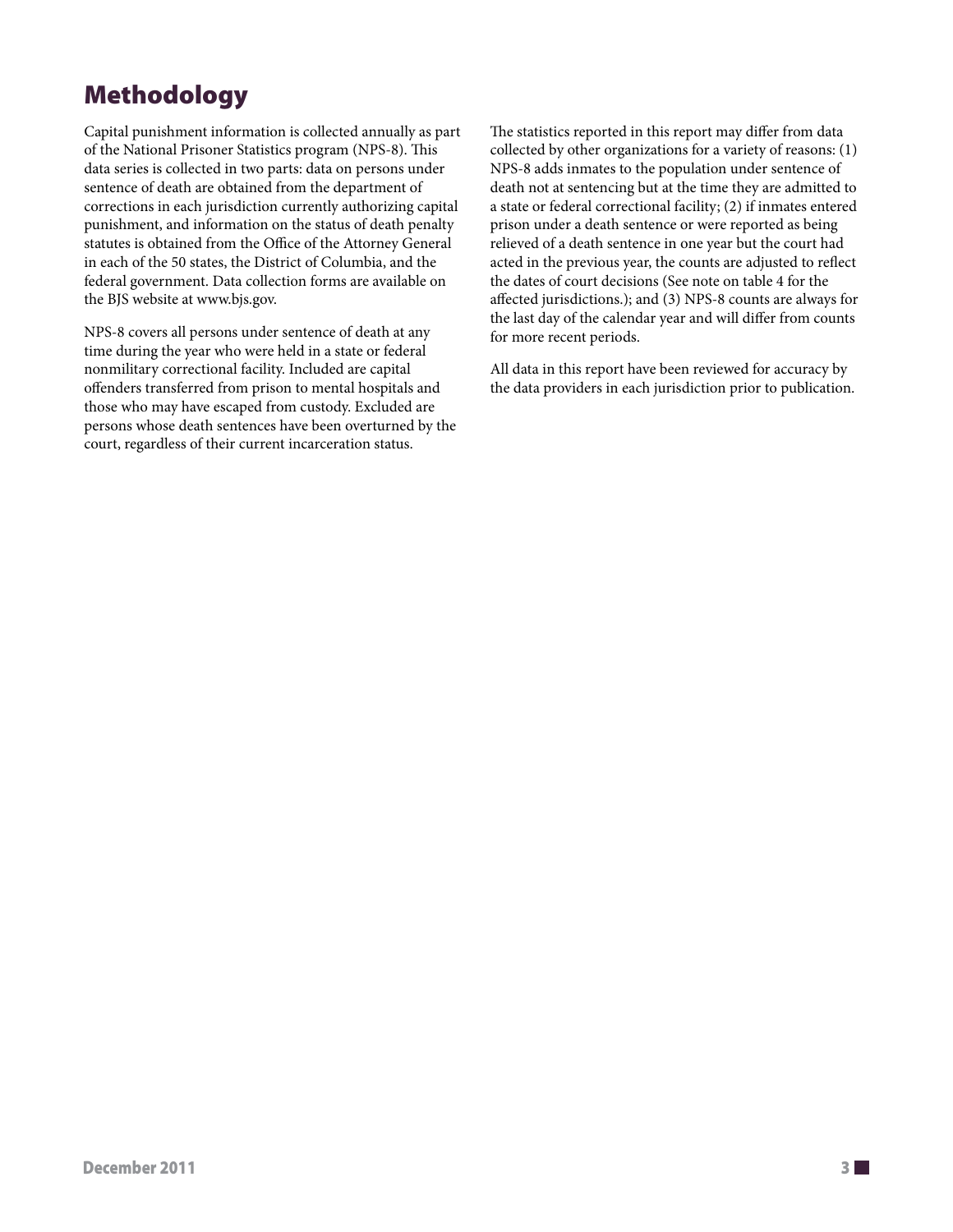#### **2010 Statistical Tables**

Table 1**. Capital offenses, by state, 2010**

Table 2**. Method of execution, by state, 2010**

Table 3**. Federal capital offenses, 2010**

Table 4**. Prisoners under sentence of death, by region, jurisdiction, and race, 2009 and 2010**

Table 5**. Women under sentence of death, by region, jurisdiction, and race, 2009 and 2010**

Table 6**. Hispanics under sentence of death, by region and jurisdiction, 2009 and 2010**

Table 7**. Inmates removed from under sentence of death, by method of removal, 2010** 

Table 8**. Average time between sentencing and execution, 1977-2010**

Table 9**. Number of inmates executed, by race, 1977-2010**

Table 10**. Executions, by state and method, 1977-2010**

Table 11**. Number of persons executed, by jurisdiction, 1930-2010**

- Table 12**. Prisoners under sentence of death on December 31, 2010, by jurisdiction and year of sentencing**
- Table 13**. Executions and other dispositions of inmates sentenced to death, by race and Hispanic origin, 1977-2010**

Table 14**. Prisoners sentenced to death and outcome of sentence, by year of sentencing, 1973-2010**

Table 15**. Number sentenced to death and number of removals, by jurisdiction and reason for removal, 1973-2010**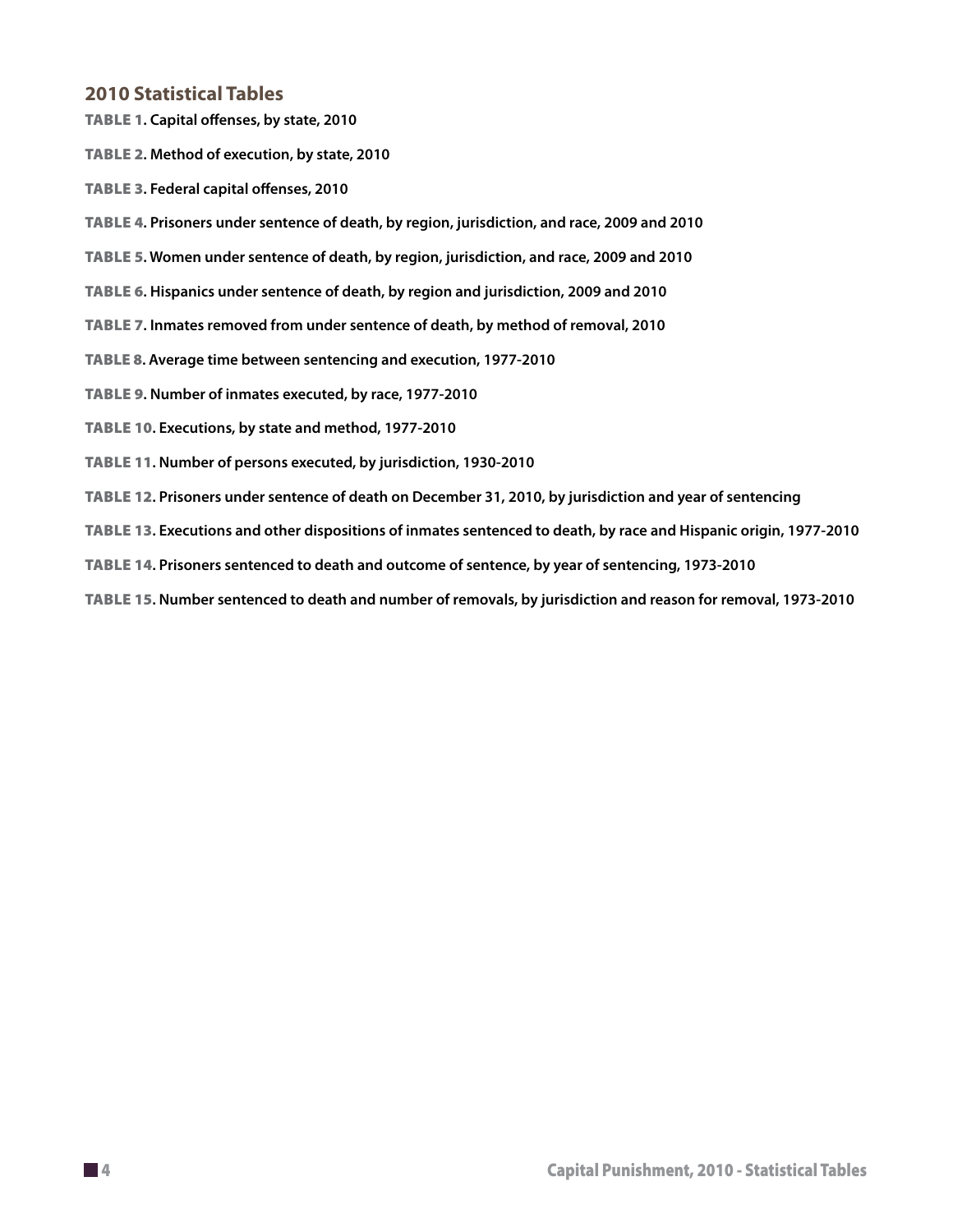#### TABLE<sub>1</sub> **Capital offenses, by state, 2010**

| <b>State</b>      | Offense                                                                                                                                                                                                         | State                 | Offense                                                                                                                                                                                                                                                       |
|-------------------|-----------------------------------------------------------------------------------------------------------------------------------------------------------------------------------------------------------------|-----------------------|---------------------------------------------------------------------------------------------------------------------------------------------------------------------------------------------------------------------------------------------------------------|
| Alabama           | Intentional murder with 18 aggravating factors (Ala.<br>Stat. Ann. 13A-5-40(a)(1)-(18)).                                                                                                                        | Montana               | Capital murder with 1 of 9 aggravating circumstances<br>(Mont. Code Ann. § 46-18-303); aggravated sexual<br>intercourse without consent (Mont. Code Ann. § 45-5-<br>503).                                                                                     |
| Arizona           | First-degree murder, including pre-meditated murder<br>and felony murder, accompanied by at least 1 of 14<br>aggravating factors (A.R.S. § 13-703(F)).                                                          | Nebraska              | First-degree murder with a finding of at least 1<br>statutorily-defined aggravating circumstance.                                                                                                                                                             |
| <b>Arkansas</b>   | Capital murder (Ark. Code Ann. 5-10-101) with a finding<br>of at least 1 of 10 aggravating circumstances; treason.                                                                                              | Nevada                | First-degree murder with at least 1 of 15 aggravating<br>circumstances (NRS 200.030, 200.033, 200.035).                                                                                                                                                       |
| <b>California</b> | First-degree murder with special circumstances;<br>sabotage; train wrecking causing death; treason; perjury<br>causing execution of an innocent person; fatal assault<br>by a prisoner serving a life sentence. |                       | New Hampshire Murder committed in the course of rape, kidnapping,<br>or drug crimes; killing of a police officer, judge, or<br>prosecutor; murder for hire; murder by an inmate while<br>serving a sentence of life without parole (RSA 630:1,<br>RSA 630:5). |
| Colorado          | First-degree murder with at least 1 of 17 aggravating<br>factors; first-degree kidnapping resulting in death;<br>treason.                                                                                       | New York*             | First-degree murder with 1 of 13 aggravating factors<br>(NY Penal Law §125.27).                                                                                                                                                                               |
| Connecticut       | Capital felony with 8 forms of aggravated homicide<br>(C.G.S. § 53a-54b).                                                                                                                                       | <b>North Carolina</b> | First-degree murder (NCGS §14-17).                                                                                                                                                                                                                            |
| Delaware          | First-degree murder (11 Del. C. § 636) with at least 1<br>statutory aggravating circumstance (11 Del. C. § 4209).                                                                                               | Ohio                  | Aggravated murder with at least 1 of 10 aggravating<br>circumstances (O.R.C. secs. 2903.01, 2929.02, and<br>2929.04).                                                                                                                                         |
| Florida           | First-degree murder; felony murder; capital drug<br>trafficking; capital sexual battery.                                                                                                                        | <b>Oklahoma</b>       | First-degree murder in conjunction with a finding<br>of at least 1 of 8 statutorily-defined aggravating<br>circumstances.                                                                                                                                     |
| Georgia           | Murder; kidnapping with bodily injury or ransom when<br>the victim dies; aircraft hijacking; treason.                                                                                                           | Oregon                | Aggravated murder (ORS 163.095-150).                                                                                                                                                                                                                          |
| Idaho             | First-degree murder with aggravating factors; first-<br>degree kidnapping; perjury resulting in death.                                                                                                          | Pennsylvania          | First-degree murder with 18 aggravating<br>circumstances.                                                                                                                                                                                                     |
| <b>Illinois</b>   | First-degree murder with 1 of 21 aggravating<br>circumstances (720 ILCS 5/9-1).                                                                                                                                 | South Carolina        | Murder with 1 of 12 aggravating circumstances (§ 16-<br>$3-20(C)(a)$ ).                                                                                                                                                                                       |
| Indiana           | Murder with 16 aggravating circumstances (IC 35-50-<br>$2-9$ ).                                                                                                                                                 | <b>South Dakota</b>   | First-degree murder with 1 of 10 aggravating<br>circumstances.                                                                                                                                                                                                |
| Kansas            | Capital murder with 8 aggravating circumstances (KSA<br>21-3439, KSA 21-4625, KSA 21-4636).                                                                                                                     | <b>Tennessee</b>      | First-degree murder with 1 of 16 aggravating<br>circumstances (Tenn. Code Ann. § 39-13-204).                                                                                                                                                                  |
| Kentucky          | Murder with aggravating factors; kidnapping with<br>aggravating factors (KRS 532.025).                                                                                                                          | Texas                 | Criminal homicide with 1 of 9 aggravating<br>circumstances (Tex. Penal Code § 19.03).                                                                                                                                                                         |
| Louisiana         | First-degree murder; treason (La. R.S. 14:30 and 14:113).                                                                                                                                                       | Utah                  | Aggravated murder (76-5-202, Utah Code Annotated).                                                                                                                                                                                                            |
| Maryland          | First-degree murder, either premeditated or during the<br>commission of a felony, provided that certain death<br>eligibility requirements are satisfied.                                                        | Virginia              | First-degree murder with 1 of 15 aggravating<br>circumstances (VA Code § 18.2-31).                                                                                                                                                                            |
| Mississippi       | Capital murder (Miss. Code Ann. § 97-3-19(2)); aircraft<br>piracy (Miss. Code Ann. § 97-25-55(1)).                                                                                                              | Washington            | Aggravated first-degree murder.                                                                                                                                                                                                                               |
| Missouri          | First-degree murder (565.020 RSMO 2000).                                                                                                                                                                        | Wyoming               | First-degree murder; murder during the commission of<br>sexual assault, sexual abuse of a minor, arson, robbery,<br>burglary, escape, resisting arrest, kidnapping, or abuse<br>of a minor under 16 (W.S.A. § 6-2-101(a)).                                    |

\*The New York Court of Appeals has held that a portion of New York's death penalty sentencing statute (CPL 400.27) was unconstitutional (*People v. Taylor*, 9 N.Y.3d 129 (2007)). As a result, no defendants can be sentenced to death until the legislature corrects the errors in this statute. Source: BJS, National Prisoner Statistics Program.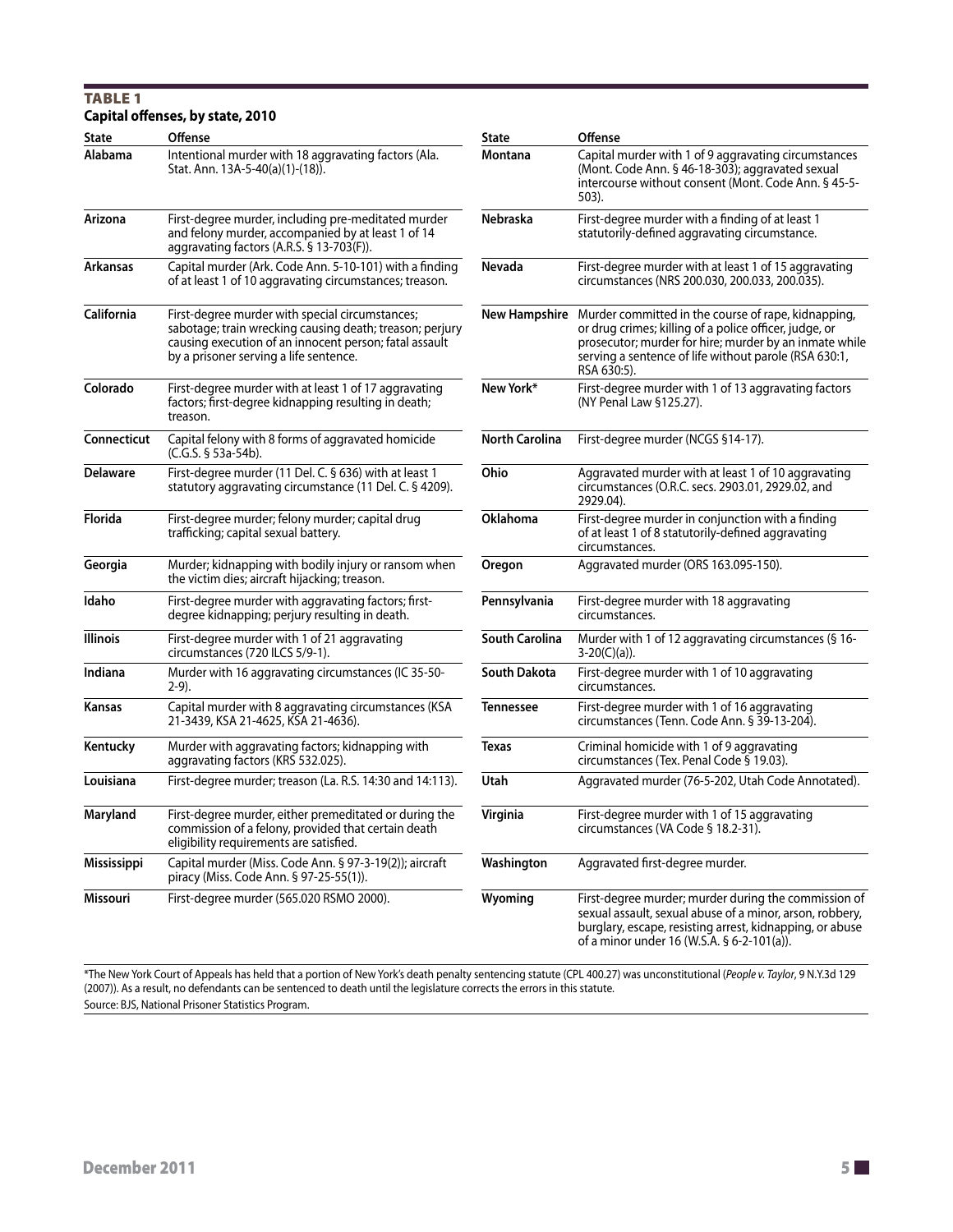#### **TABLE 2 Method of execution, by state, 2010**

| Jurisdiction           | Lethal injection | Electrocution | Lethal gas  | Hanging     | Firing squad   |
|------------------------|------------------|---------------|-------------|-------------|----------------|
| Total                  | 36               | 9             | 3           | 3           | $\overline{2}$ |
| Alabama                | $\mathsf X$      | $\mathsf X$   |             |             |                |
| Arizona <sup>a</sup>   | Χ                |               | $\mathsf X$ |             |                |
| Arkansas <sup>b</sup>  | $\mathsf X$      | $\sf X$       |             |             |                |
| California             | Χ                |               |             |             |                |
| Colorado               | $\sf X$          |               |             |             |                |
| Connecticut            | Χ                |               |             |             |                |
| Delaware <sup>c</sup>  | $\mathsf X$      |               |             | $\mathsf X$ |                |
| Florida                | Χ                | Χ             |             |             |                |
| Georgia                | $\sf X$          |               |             |             |                |
| Idaho                  | X                |               |             |             |                |
| Illinois <sup>d</sup>  | $\sf X$          | $\sf X$       |             |             |                |
| Indiana                | X                |               |             |             |                |
| Kansas                 | $\mathsf X$      |               |             |             |                |
| Kentucky <sup>e</sup>  | Χ                | X             |             |             |                |
| Louisiana              | $\mathsf X$      |               |             |             |                |
| Maryland               | Χ                |               |             |             |                |
| Mississippi            | $\mathsf X$      |               |             |             |                |
| Missouri               | Χ                |               | $\mathsf X$ |             |                |
| Montana                | $\mathsf X$      |               |             |             |                |
| Nebraska               | Χ                |               |             |             |                |
| Nevada                 | $\mathsf X$      |               |             |             |                |
| New Hampshiref         | Χ                |               |             | Χ           |                |
| New York               | Χ                |               |             |             |                |
| North Carolina         | Χ                |               |             |             |                |
| Ohio                   | $\mathsf X$      |               |             |             |                |
| Oklahoma <sup>g</sup>  | Χ                | Χ             |             |             | Χ              |
| Oregon                 | $\mathsf X$      |               |             |             |                |
| Pennsylvania           | Χ                |               |             |             |                |
| South Carolina         | $\mathsf X$      | $\mathsf X$   |             |             |                |
| South Dakota           | Χ                |               |             |             |                |
| Tennessee <sup>h</sup> | $\mathsf X$      | Χ             |             |             |                |
| Texas                  | Χ                |               |             |             |                |
| Utah <sup>i</sup>      | $\mathsf X$      |               |             |             | $\mathsf{X}$   |
| Virginia               | Χ                | Χ             |             |             |                |
| Washington             | $\sf X$          |               |             | $\mathsf X$ |                |
| Wyoming                | Χ                |               | Χ           |             |                |

Note: The method of execution of federal prisoners is lethal injection, pursuant to 28 CFR, Part 26. For offenses prosecuted under the Violent Crime Control and Law Enforcement Act of 1994, the execution method is that of the state in which the conviction took place (18 U.S.C. 3596). aAuthorizes lethal injection for persons sentenced after November 15, 1992; inmates sentenced before that date may select lethal injection or gas.

bAuthorizes lethal injection for those whose offense occurred on or after July 4, 1983; inmates whose offense occurred before that date may select lethal injection or electrocution.

cAuthorizes hanging if lethal injection is held to be unconstitutional by a court of competent jurisdiction.

dAuthorizes electrocution only if lethal injection is held illegal or unconstitutional.

eAuthorizes lethal injection for persons sentenced on or after March 31, 1998; inmates sentenced before that date may select lethal injection or electrocution.

f Authorizes hanging only if lethal injection cannot be given.

gAuthorizes electrocution if lethal injection is held to be unconstitutional, and firing squad if both lethal injection and electrocution are held to be unconstitutional.

hAuthorizes lethal injection for those whose capital offense occurred after December 31, 1998; inmates whose offense occurred before that date may select electrocution by written waiver.

i Authorizes firing squad if lethal injection is held unconstitutional. Inmates who selected execution by firing squad prior to May 3, 2004, may still be entitled to execution by that method.

j Authorizes lethal gas if lethal injection is held to be unconstitutional.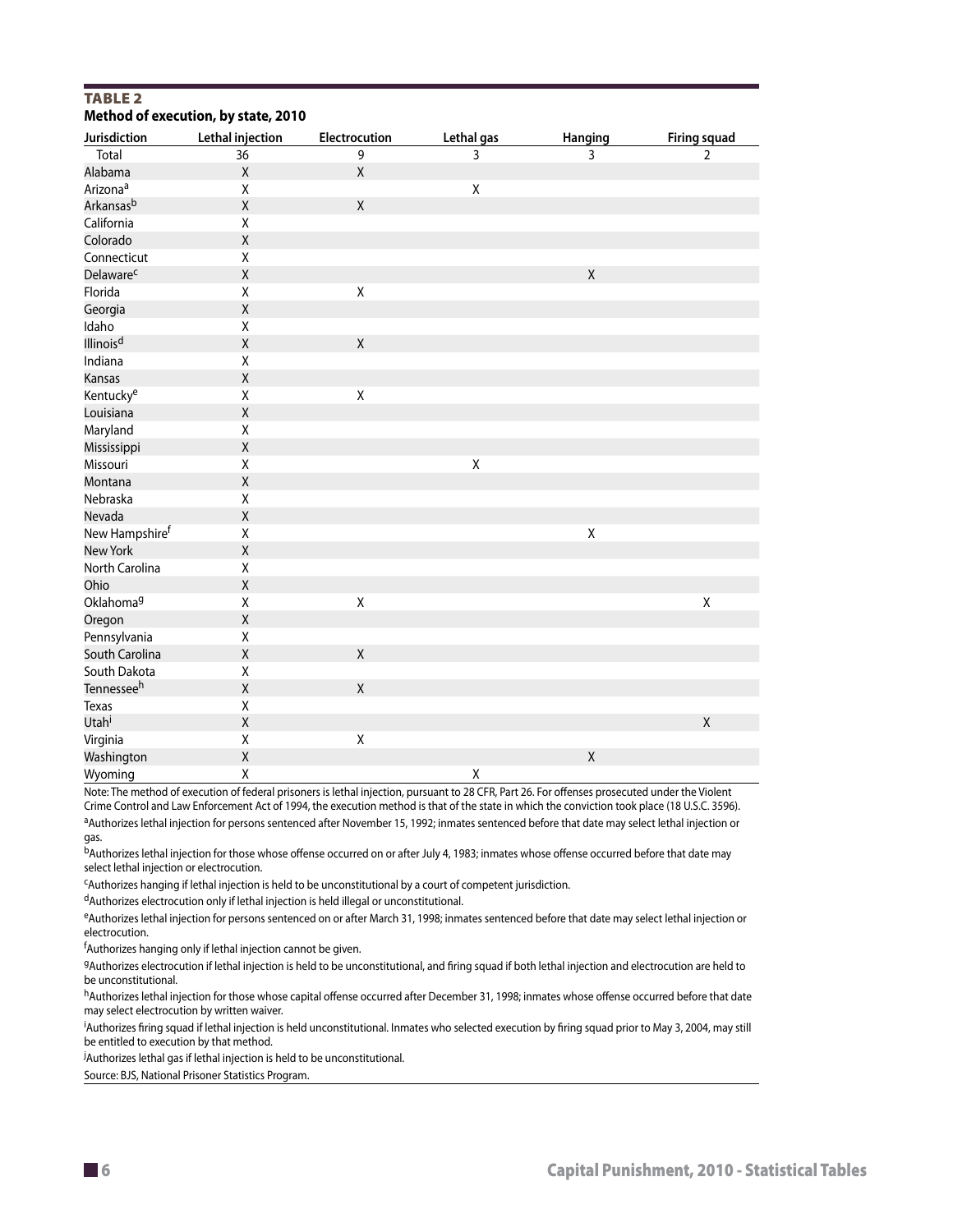| <b>TABLE 3</b><br>Federal capital offenses, 2010               |                                                                                                                                                                                    |
|----------------------------------------------------------------|------------------------------------------------------------------------------------------------------------------------------------------------------------------------------------|
| Statute                                                        | <b>Description</b>                                                                                                                                                                 |
| 8 U.S.C. 1342                                                  | Murder related to the smuggling of aliens.                                                                                                                                         |
| 18 U.S.C. 32-34                                                | Destruction of aircraft, motor vehicles, or related facilities resulting in death.                                                                                                 |
| 18 U.S.C. 36                                                   | Murder committed during a drug-related drive-by shooting.                                                                                                                          |
| 18 U.S.C. 37                                                   | Murder committed at an airport serving international civil aviation.                                                                                                               |
| 18 U.S.C. 115(b)(3) [by cross-<br>reference to 18 U.S.C. 1111] | Retaliatory murder of a member of the immediate family of law enforcement officials.                                                                                               |
| 18 U.S.C. 241, 242, 245, 247                                   | Civil rights offenses resulting in death.                                                                                                                                          |
| 18 U.S.C. 351 [by cross-<br>reference to 18 U.S.C. 1111]       | Murder of a member of Congress, an important executive official, or a Supreme Court Justice.                                                                                       |
| 18 U.S.C. 794                                                  | Espionage.                                                                                                                                                                         |
| 18 U.S.C. 844(d), (f), (i)                                     | Death resulting from offenses involving transportation of explosives, destruction of government property, or<br>destruction of property related to foreign or interstate commerce. |
| 18 U.S.C. 924(i)                                               | Murder committed by the use of a firearm during a crime of violence or a drug-trafficking crime.                                                                                   |
| 18 U.S.C. 930                                                  | Murder committed in a federal government facility.                                                                                                                                 |
| 18 U.S.C. 1091                                                 | Genocide.                                                                                                                                                                          |
| 18 U.S.C. 1111                                                 | First-degree murder.                                                                                                                                                               |
| 18 U.S.C. 1114                                                 | Murder of a federal judge or law enforcement official.                                                                                                                             |
| 18 U.S.C. 1116                                                 | Murder of a foreign official.                                                                                                                                                      |
| 18 U.S.C. 1118                                                 | Murder by a federal prisoner.                                                                                                                                                      |
| 18 U.S.C. 1119                                                 | Murder of a U.S. national in a foreign country.                                                                                                                                    |
| 18 U.S.C. 1120                                                 | Murder by an escaped federal prisoner already sentenced to life imprisonment.                                                                                                      |
| 18 U.S.C. 1121                                                 | Murder of a state or local law enforcement official or other person aiding in a federal investigation; murder of a<br>state correctional officer.                                  |
| 18 U.S.C. 1201                                                 | Murder during a kidnapping.                                                                                                                                                        |
| 18 U.S.C. 1203                                                 | Murder during a hostage taking.                                                                                                                                                    |
| 18 U.S.C. 1503                                                 | Murder of a court officer or juror.                                                                                                                                                |
| 18 U.S.C. 1512                                                 | Murder with the intent of preventing testimony by a witness, victim, or informant.                                                                                                 |
| 18 U.S.C. 1513                                                 | Retaliatory murder of a witness, victim, or informant.                                                                                                                             |
| 18 U.S.C. 1716                                                 | Mailing of injurious articles with intent to kill or resulting in death.                                                                                                           |
| 18 U.S.C. 1751 [by cross-<br>reference to 18 U.S.C. 11111      | Assassination or kidnapping resulting in the death of the President or Vice President.                                                                                             |
| 18 U.S.C. 1958                                                 | Murder for hire.                                                                                                                                                                   |
| 18 U.S.C. 1959                                                 | Murder involved in a racketeering offense.                                                                                                                                         |
| 18 U.S.C. 1992                                                 | Willful wrecking of a train resulting in death.                                                                                                                                    |
| 18 U.S.C. 2113                                                 | Bank robbery-related murder or kidnapping.                                                                                                                                         |
| 18 U.S.C. 2119                                                 | Murder related to a carjacking.                                                                                                                                                    |
| 18 U.S.C. 2245                                                 | Murder related to rape or child molestation.                                                                                                                                       |
| 18 U.S.C. 2251                                                 | Murder related to sexual exploitation of children.                                                                                                                                 |
| 18 U.S.C. 2280                                                 | Murder committed during an offense against maritime navigation.                                                                                                                    |
| 18 U.S.C. 2281                                                 | Murder committed during an offense against a maritime fixed platform.                                                                                                              |
| 18 U.S.C. 2332                                                 | Terrorist murder of a U.S. national in another country.                                                                                                                            |
| 18 U.S.C. 2332a                                                | Murder by the use of a weapon of mass destruction.                                                                                                                                 |
| 18 U.S.C. 2340                                                 | Murder involving torture.                                                                                                                                                          |
| 18 U.S.C. 2381                                                 | Treason.                                                                                                                                                                           |
| 21 U.S.C. 848(e)                                               | Murder related to a continuing criminal enterprise or related murder of a federal, state, or local law<br>enforcement officer.                                                     |
| 49 U.S.C. 1472-1473                                            | Death resulting from aircraft hijacking.                                                                                                                                           |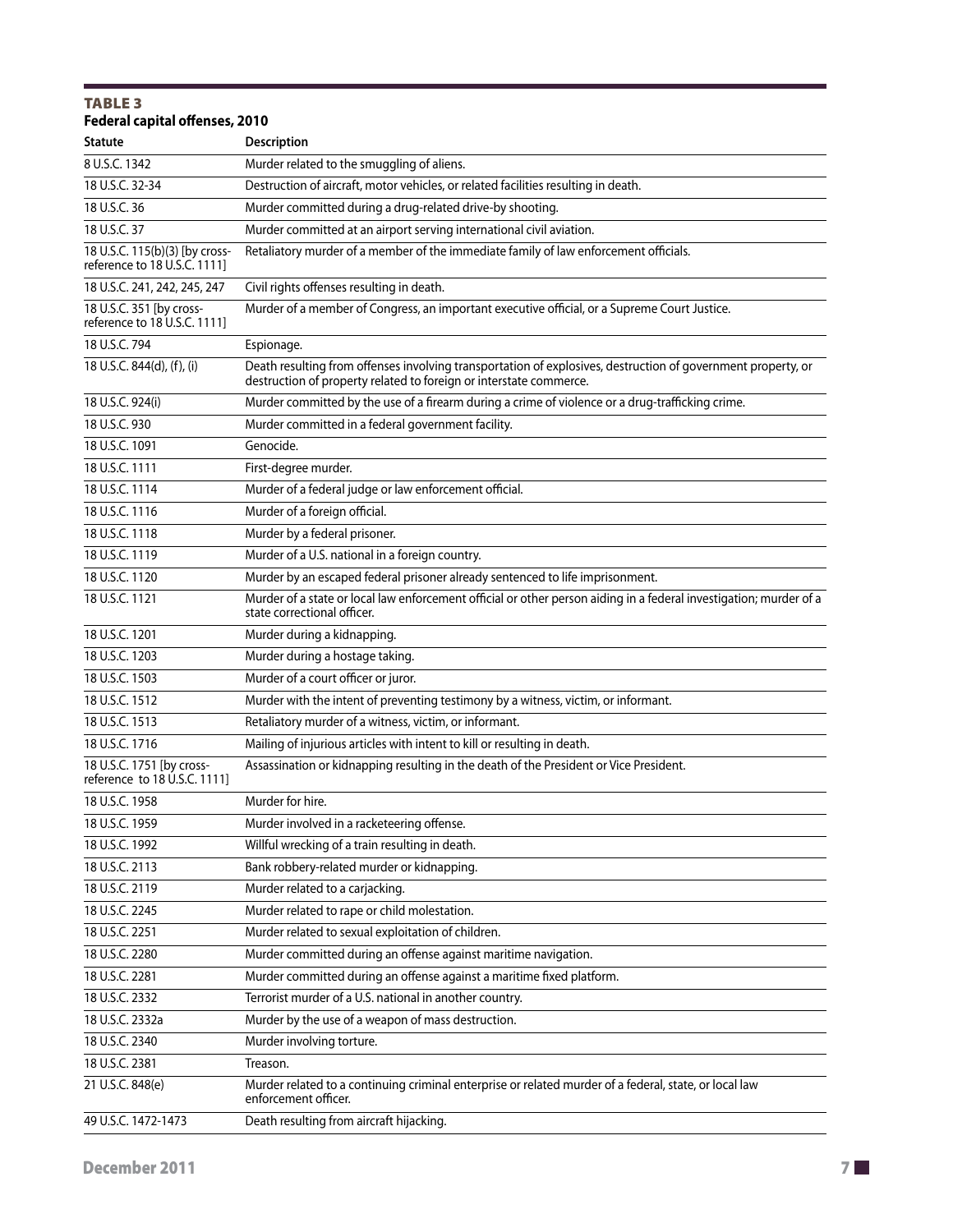#### **TABLE 4 Prisoners under sentence of death, by region, jurisdiction, and race, 2009 and 2010**

|                                | 12/31/09                  | <b>Prisoners under</b><br>sentence of death, |                                       | 2010               | <b>Received under</b><br>sentence of death, |                                       | row (excluding<br>executions), 2010 <sup>a</sup> | <b>Removed from death</b> |                                                          |                    | Executed, 2010 |                                       | 12/31/10       | <b>Prisoners under</b><br>sentence of death,             |                |
|--------------------------------|---------------------------|----------------------------------------------|---------------------------------------|--------------------|---------------------------------------------|---------------------------------------|--------------------------------------------------|---------------------------|----------------------------------------------------------|--------------------|----------------|---------------------------------------|----------------|----------------------------------------------------------|----------------|
| <b>Region and jurisdiction</b> | <b>Total</b> <sup>b</sup> |                                              | White <sup>c</sup> Black <sup>c</sup> | Total <sup>b</sup> |                                             | White <sup>c</sup> Black <sup>c</sup> |                                                  |                           | Total <sup>b</sup> White <sup>c</sup> Black <sup>c</sup> | Total <sup>b</sup> |                | White <sup>c</sup> Black <sup>c</sup> |                | Total <sup>b</sup> White <sup>c</sup> Black <sup>c</sup> |                |
| U.S. total                     | 3,173                     | 1,779                                        | 1,318                                 | 104                | 45                                          | 42                                    | 73                                               | 41                        | 31                                                       | 46                 | 33             | 13                                    | 3,158          | 1,750                                                    | 1,316          |
| Federal <sup>d</sup>           | 56                        | 26                                           | 29                                    | 3                  | 3                                           | $\mathbf 0$                           | $\mathbf{1}$                                     | $\mathbf 0$               | $\mathbf{1}$                                             | $\mathbf 0$        | 0              | 0                                     | 58             | 29                                                       | 28             |
| <b>State</b>                   | 3,117                     | 1,753                                        | 1,289                                 | 101                | 42                                          | 42                                    | 72                                               | 41                        | 30                                                       | 46                 | 33             | 13                                    | 3,100          | 1,721                                                    | 1,288          |
| <b>Northeast</b>               | 229                       | 84                                           | 136                                   | 3                  | $\mathbf{1}$                                | $\overline{2}$                        | 6                                                | 3                         | 3                                                        | $\mathbf 0$        | 0              | 0                                     | 226            | 82                                                       | 135            |
| Connecticut                    | 10                        | $\overline{4}$                               | 6                                     | $\mathbf{1}$       | $\mathbf{1}$                                | 0                                     | $\mathbf{1}$                                     | $\mathbf{1}$              | 0                                                        | $\mathbf 0$        | 0              | 0                                     | 10             | 4                                                        | 6              |
| New Hampshire                  | $\mathbf{1}$              | $\mathbf 0$                                  | $\mathbf{1}$                          | 0                  | 0                                           | 0                                     | 0                                                | $\mathbf 0$               | 0                                                        | 0                  | 0              | 0                                     | $\mathbf{1}$   | $\mathbf 0$                                              | $\mathbf{1}$   |
| New York                       | $\mathbf 0$               | $\mathbf 0$                                  | $\mathbf 0$                           | $\mathbf 0$        | 0                                           | 0                                     | 0                                                | $\mathbf 0$               | 0                                                        | 0                  | 0              | 0                                     | $\mathbf 0$    | $\mathbf 0$                                              | $\mathbf 0$    |
| Pennsylvania                   | 218                       | 80                                           | 129                                   | $\overline{2}$     | 0                                           | $\overline{2}$                        | 5                                                | $\overline{2}$            | 3                                                        | 0                  | 0              | 0                                     | 215            | 78                                                       | 128            |
| <b>Midwest</b>                 | 265                       | 142                                          | 120                                   | 9                  | 3                                           | 5                                     | 10                                               | 3                         | $\overline{7}$                                           | 8                  | 3              | 5                                     | 256            | 139                                                      | 113            |
| Illinois                       | 14                        | 10                                           | $\overline{4}$                        | $\mathbf{1}$       | $\mathbf{1}$                                | 0                                     | 0                                                | 0                         | 0                                                        | 0                  | 0              | 0                                     | 15             | 11                                                       | $\overline{4}$ |
| Indiana                        | 13                        | 10                                           | 3                                     | $\mathbf 0$        | 0                                           | $\mathbf 0$                           | 0                                                | $\mathbf 0$               | 0                                                        | 0                  | 0              | 0                                     | 13             | 10                                                       | 3              |
| Kansas                         | 9                         | 5                                            | $\overline{4}$                        | $\mathbf 0$        | 0                                           | $\mathbf 0$                           | 1                                                | $\mathbf 0$               | $\mathbf{1}$                                             | 0                  | 0              | 0                                     | 8              | 5                                                        | 3              |
| Missouri                       | 51                        | 29                                           | 22                                    | 0                  | 0                                           | 0                                     | $\overline{2}$                                   | $\mathbf{1}$              | 1                                                        | 0                  | 0              | 0                                     | 49             | 28                                                       | 21             |
| Nebraska                       | 11                        | 8                                            | $\overline{2}$                        | $\mathbf{1}$       | 0                                           | 0                                     | 0                                                | $\mathbf 0$               | 0                                                        | 0                  | 0              | 0                                     | 12             | 8                                                        | $\overline{2}$ |
| Ohio                           | 165                       | 78                                           | 85                                    | $\overline{7}$     | $\overline{2}$                              | 5                                     | 7                                                | $\overline{2}$            | 5                                                        | 8                  | 3              | 5                                     | 157            | 75                                                       | 80             |
| South Dakota                   | $\overline{2}$            | $\overline{2}$                               | $\mathbf 0$                           | $\mathbf 0$        | 0                                           | $\mathbf 0$                           | $\mathbf 0$                                      | $\mathbf 0$               | 0                                                        | $\mathbf 0$        | 0              | 0                                     | $\overline{2}$ | $\overline{2}$                                           | $\mathbf 0$    |
| South                          | 1,661                     | 912                                          | 726                                   | 45                 | 21                                          | 22                                    | 41                                               | 22                        | 18                                                       | 35                 | 27             | 8                                     | 1,630          | 884                                                      | 722            |
| Alabama                        | 202                       | 103                                          | 98                                    | $\overline{7}$     | 4                                           | 3                                     | 3                                                | $\mathbf{1}$              | $\overline{2}$                                           | 5                  | 4              | $\mathbf{1}$                          | 201            | 102                                                      | 98             |
| Arkansas                       | 42                        | 18                                           | 24                                    | $\mathbf{1}$       | 0                                           | $\mathbf 0$                           | $\mathbf{1}$                                     | $\mathbf{1}$              | 0                                                        | $\mathbf 0$        | 0              | $\mathbf 0$                           | 42             | 17                                                       | 24             |
| Delaware                       | 17                        | 9                                            | 8                                     | $\mathbf 0$        | 0                                           | $\mathbf 0$                           | 0                                                | $\mathbf 0$               | $\pmb{0}$                                                | 0                  | 0              | $\mathbf{0}$                          | 17             | 9                                                        | 8              |
| Florida                        | 390                       | 256                                          | 134                                   | 14                 | 6                                           | 8                                     | 11                                               | 8                         | 3                                                        | 1                  | 1              | 0                                     | 392            | 253                                                      | 139            |
| Georgia                        | 104                       | 54                                           | 49                                    | 0                  | 0                                           | 0                                     | $\overline{2}$                                   | $\mathbf 0$               | 1                                                        | $\overline{2}$     | $\overline{2}$ | 0                                     | 100            | 52                                                       | 48             |
| Kentucky                       | 35                        | 29                                           | 6                                     | $\overline{2}$     | $\mathbf{1}$                                | 1                                     | 3                                                | 1                         | $\overline{2}$                                           | $\mathbf 0$        | $\mathbf{0}$   | $\mathbf{0}$                          | 34             | 29                                                       | 5              |
| Louisiana                      | 83                        | 29                                           | 53                                    | $\overline{2}$     | $\mathbf{1}$                                | 1                                     | 0                                                | $\mathbf 0$               | $\mathbf 0$                                              | 1                  | $\mathbf{1}$   | 0                                     | 84             | 29                                                       | 54             |
| Maryland                       | 5                         | $\mathbf{1}$                                 | $\overline{4}$                        | 0                  | 0                                           | 0                                     | 0                                                | 0                         | 0                                                        | 0                  | 0              | 0                                     | 5              | $\mathbf{1}$                                             | 4              |
| Mississippi                    | 60                        | 28                                           | 31                                    | 4                  | $\overline{2}$                              | $\overline{2}$                        | 1                                                | $\mathbf{1}$              | 0                                                        | 3                  | 3              | 0                                     | 60             | 26                                                       | 33             |
| North Carolina                 | 159                       | 65                                           | 86                                    | 4                  | 3                                           | $\mathbf{1}$                          | 5                                                | $\overline{2}$            | 3                                                        | $\mathbf 0$        | $\mathbf 0$    | 0                                     | 158            | 66                                                       | 84             |
| Oklahoma                       | 77                        | 42                                           | 31                                    | 0                  | $\mathbf 0$                                 | $\mathbf 0$                           | 3                                                | 3                         | 0                                                        | 3                  | $\overline{2}$ | 1                                     | 71             | 37                                                       | 30             |
| South Carolina                 | 55                        | 25                                           | 30                                    | $\overline{2}$     | 0                                           | $\overline{2}$                        | 1                                                | $\mathbf{1}$              | 0                                                        | 0                  | 0              | 0                                     | 56             | 24                                                       | 32             |
| Tennessee                      | 89                        | 49                                           | 38                                    | $\mathbf{1}$       | $\mathbf{1}$                                | 0                                     | 4                                                | $\mathbf{1}$              | 3                                                        | 0                  | 0              | 0                                     | 86             | 49                                                       | 35             |
| Texas                          | 330                       | 198                                          | 127                                   | 8                  | 3                                           | 4                                     | 6                                                | 3                         | 3                                                        | 17                 | 12             | 5                                     | 315            | 186                                                      | 123            |
| Virginia                       | 13                        | 6                                            | $\overline{7}$                        | $\mathbf 0$        | $\mathbf 0$                                 | $\mathbf 0$                           | 1                                                | $\mathbf 0$               | $\mathbf{1}$                                             | 3                  | $\mathbf 2$    | 1                                     | 9              | $\overline{4}$                                           | 5              |
| West                           | 962                       | 615                                          | 307                                   | 44                 | 17                                          | 13                                    | 15                                               | 13                        | $\overline{2}$                                           | 3                  | 3              | 0                                     | 988            | 616                                                      | 318            |
| Arizona                        | 130                       | 108                                          | 17                                    | 9                  | $\overline{2}$                              | 3                                     | 5                                                | 5                         | 0                                                        | $\mathbf{1}$       | $\mathbf{1}$   | 0                                     | 133            | 104                                                      | 20             |
| California                     | 683                       | 401                                          | 250                                   | 24                 | 8                                           | $\overline{7}$                        | 8                                                | 6                         | $\overline{2}$                                           | 0                  | 0              | 0                                     | 699            | 403                                                      | 255            |
| Colorado                       | $\overline{2}$            | $\mathbf 0$                                  | $\overline{2}$                        | $\mathbf{1}$       | 0                                           | $\mathbf{1}$                          | 0                                                | $\mathbf 0$               | 0                                                        | 0                  | 0              | 0                                     | 3              | $\pmb{0}$                                                | 3              |
| Idaho                          | 15                        | 15                                           | $\mathbf 0$                           | $\overline{2}$     | 2                                           | 0                                     | 1                                                | $\mathbf{1}$              | 0                                                        | 0                  | 0              | 0                                     | 16             | 16                                                       | $\mathbf 0$    |
| Montana                        | $\overline{2}$            | $\overline{2}$                               | $\mathbf{0}$                          | $\mathbf 0$        | 0                                           | $\mathbf 0$                           | 0                                                | $\mathbf{0}$              | 0                                                        | 0                  | 0              | $\mathbf 0$                           | $\overline{2}$ | $\overline{2}$                                           | 0              |
| Nevada                         | 78                        | 46                                           | 31                                    | $\overline{4}$     | 3                                           | 1                                     | 1                                                | 1                         | 0                                                        | 0                  | 0              | $\mathbf 0$                           | 81             | 48                                                       | 32             |
| New Mexico                     | $\overline{2}$            | $\overline{2}$                               | $\mathbf 0$                           | 0                  | 0                                           | 0                                     | 0                                                | $\mathbf 0$               | 0                                                        | 0                  | 0              | 0                                     | $\overline{2}$ | 2                                                        | $\mathbf 0$    |
| Oregon                         | 31                        | 27                                           | 3                                     | 3                  | $\mathbf{1}$                                | 1                                     | 0                                                | $\mathbf 0$               | 0                                                        | 0                  | 0              | 0                                     | 34             | 28                                                       | 4              |
| Utah                           | 10                        | 8                                            | $\mathbf{1}$                          | $\mathbf 0$        | $\mathbf 0$                                 | $\mathbf 0$                           | $\mathbf{0}$                                     | $\mathbf 0$               | 0                                                        | 1                  | 1              | 0                                     | 9              | 7                                                        | $\mathbf{1}$   |
| Washington                     | 8                         | 5                                            | 3                                     | $\mathbf{1}$       | $\mathbf{1}$                                | $\mathbf 0$                           | $\mathbf{0}$                                     | $\mathbf 0$               | 0                                                        | 1                  | 1              | 0                                     | 8              | 5                                                        | 3              |
| Wyoming                        | $\mathbf{1}$              | 1                                            | $\Omega$                              | $\Omega$           | 0                                           | 0                                     | $\Omega$                                         | $\Omega$                  | 0                                                        | 0                  | 0              | $\Omega$                              | 1              | $\mathbf{1}$                                             | $\mathbf{0}$   |

Note: Some figures shown for yearend 2009 are revised from those reported in *Capital Punishment, 2009 - Statistical Tables*, BJS Web, NCJ 231676. The revised figures include 11 inmates who were either reported late to the National Prisoner Statistics program or were not in custody of state correctional authorities on December 31, 2009 (3 in Georgia, 2 in Arkansas, and 1 each in Alabama, Florida, Texas, Idaho, Nevada, and the Federal Bureau of Prisons) and exclude 11 inmates who were relieved of a death sentence before December 31, 2009 (3 in Nevada; 2 each in Illinois, Oklahoma, and Texas; and 1 each in Indiana, Florida, North Carolina, Arizona, and California). Data for December 31, 2009, also include 3 inmates who were erroneously reported as being removed from under sentence of death (1 each in Alabama, Florida, and North Carolina).

aIncludes 15 deaths from natural causes (5 in Florida; 2 each in Pennsylvania, Texas, and California; and 1 each in Oklahoma, South Carolina, Tennessee, and Arizona), 4 deaths from suicide (1 each in Georgia, Texas, Arizona, and California), and 1 death from a drug overdose (California).

bIncludes American Indians, Alaska Natives, Asians, Native Hawaiians, other Pacific Islanders, and Hispanic inmates for whom no other race was identified.

cThe reporting of race and Hispanic origin differs from that presented in other tables in this document. In this table, counts of white and black inmates include persons of Hispanic/Latino origin.

dExcludes persons held under Armed Forces jurisdiction with a military death sentence for murder.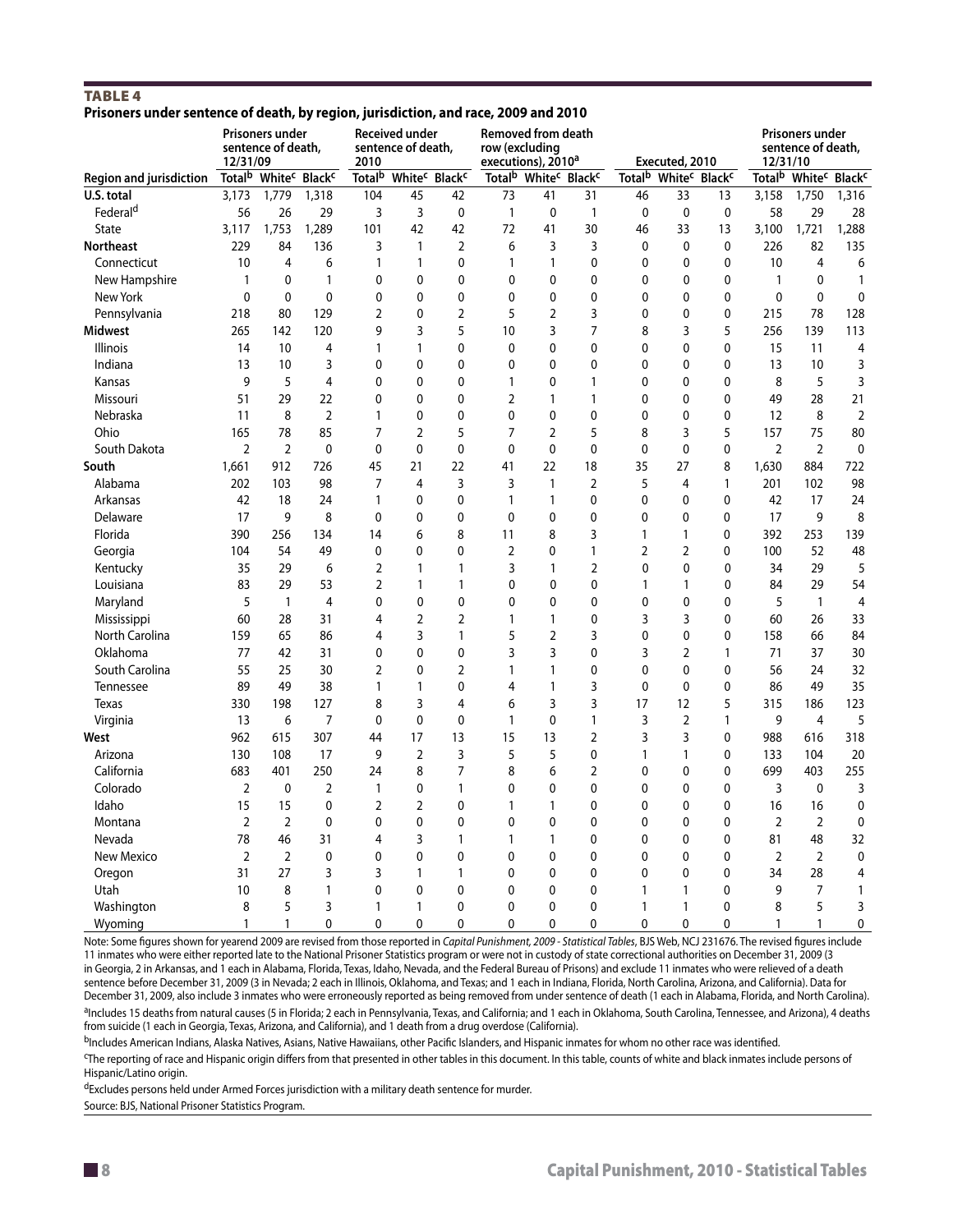#### TABLE<sub>5</sub> **Women under sentence of death, by region, jurisdiction, and race, 2009 and 2010**

|                                                                                  |    | Under sentence of<br>death, 12/31/09 |          | 2010 | Received under<br>sentence of death, |                                                          |                           | <b>Removed from</b><br>death row, 2010 |   |   | Executed, 2010                                           |   |               | Under sentence of<br>death, 12/31/10 |                |
|----------------------------------------------------------------------------------|----|--------------------------------------|----------|------|--------------------------------------|----------------------------------------------------------|---------------------------|----------------------------------------|---|---|----------------------------------------------------------|---|---------------|--------------------------------------|----------------|
| Region and jurisdiction Total <sup>a</sup> White <sup>b</sup> Black <sup>b</sup> |    |                                      |          |      |                                      | Total <sup>a</sup> White <sup>b</sup> Black <sup>b</sup> | <b>Total</b> <sup>a</sup> | White <sup>b</sup> Black <sup>b</sup>  |   |   | Total <sup>a</sup> White <sup>b</sup> Black <sup>b</sup> |   |               | Total <sup>a</sup> Whiteb            | <b>Black</b> b |
| U.S. total                                                                       | 60 | 42                                   | 15       | 3    | $\overline{2}$                       | $\mathbf{0}$                                             | 4                         | 3                                      |   |   |                                                          | 0 | 58            | 40                                   | 14             |
| Federal                                                                          | 2  | 2                                    | $\Omega$ | 0    | $\Omega$                             | 0                                                        | 0                         | 0                                      | 0 | 0 | 0                                                        | 0 | $\mathcal{P}$ | 2                                    | 0              |
| <b>State</b>                                                                     | 58 | 40                                   | 15       |      |                                      | U                                                        | 4                         |                                        |   |   |                                                          | U | 56            | 38                                   | 14             |
| Northeast                                                                        |    | 2                                    | 3        | 0    | 0                                    | 0                                                        |                           |                                        | 0 | 0 | U                                                        | 0 | 4             |                                      |                |
| Pennsylvania                                                                     |    |                                      |          | N    | U                                    | 0                                                        |                           |                                        | n | 0 | N                                                        | 0 |               |                                      |                |
| <b>Midwest</b>                                                                   |    |                                      |          | U    | 0                                    | 0                                                        | 0                         |                                        | 0 | 0 | 0                                                        | 0 |               |                                      |                |
| Indiana                                                                          |    | 0                                    |          | 0    | 0                                    | 0                                                        | 0                         | 0                                      | 0 | 0 | U                                                        | 0 |               |                                      |                |
| Ohio                                                                             |    |                                      | n        | 0    | 0                                    | 0                                                        | U                         | 0                                      |   | 0 | 0                                                        | 0 |               |                                      |                |
| South                                                                            | 32 | 22                                   | q        |      |                                      | 0                                                        |                           |                                        |   |   |                                                          | 0 | 29            | 20                                   |                |
| Alabama                                                                          |    | 3                                    |          | 0    | 0                                    | 0                                                        |                           | 0                                      |   | 0 | 0                                                        | 0 | 4             | 3                                    |                |
| Florida                                                                          |    |                                      |          | n    | U                                    | 0                                                        |                           |                                        |   | n | U                                                        | U |               |                                      |                |
| Georgia                                                                          |    |                                      | 0        | 0    | 0                                    | 0                                                        | 0                         | 0                                      | 0 | 0 | 0                                                        | 0 |               |                                      |                |
| Kentucky                                                                         |    |                                      |          |      | 0                                    | 0                                                        | 0                         | 0                                      | 0 | 0 | 0                                                        | O |               |                                      |                |
| Louisiana                                                                        |    |                                      |          | U    | 0                                    | 0                                                        |                           | n                                      | 0 | U | 0                                                        | 0 |               |                                      |                |
| Mississippi                                                                      |    |                                      | 0        | 0    | $\Omega$                             | 0                                                        |                           |                                        | 0 | 0 | 0                                                        | 0 |               |                                      |                |
| North Carolina                                                                   |    |                                      |          | N    | 0                                    | 0                                                        |                           |                                        | 0 | 0 | 0                                                        | 0 |               |                                      |                |
| Oklahoma                                                                         |    |                                      | U        | 0    | 0                                    | 0                                                        | 0                         | 0                                      | 0 | 0 | 0                                                        | O |               |                                      |                |
| Tennessee                                                                        |    |                                      | 0        | 0    | 0                                    | 0                                                        |                           |                                        | 0 | 0 | 0                                                        | 0 |               |                                      |                |
| <b>Texas</b>                                                                     | 10 | 6                                    |          |      |                                      | 0                                                        |                           |                                        |   | 0 | 0                                                        | 0 | 11            |                                      |                |
| Virginia                                                                         |    |                                      | 0        | 0    | 0                                    | 0                                                        | 0                         | 0                                      | 0 |   |                                                          | 0 | $\Omega$      | $\Omega$                             |                |
| West                                                                             | 19 | 15                                   | 2        | 2    |                                      | $\Omega$                                                 | 0                         | 0                                      | 0 | 0 | 0                                                        | 0 | 21            | 16                                   |                |
| Arizona                                                                          |    | 2                                    | 0        | U    | 0                                    | 0                                                        | 0                         | 0                                      | 0 | 0 | 0                                                        | U |               | 2                                    |                |
| California                                                                       | 16 | 12                                   | 2        | 2    |                                      | 0                                                        | 0                         | 0                                      | 0 | 0 | 0                                                        | 0 | 18            | 13                                   |                |
| Idaho                                                                            |    |                                      | U        | U    | U                                    | 0                                                        | U                         | 0                                      | n | U | 0                                                        | U |               |                                      |                |

aIncludes American Indians, Alaska Natives, Asians, Native Hawaiians, other Pacific Islanders, and Hispanic inmates for whom no other race was identified.

<sup>b</sup>The reporting of race and Hispanic origin differs from that presented in other tables in this document. In this table, counts of white and black inmates include persons of Hispanic/Latino origin.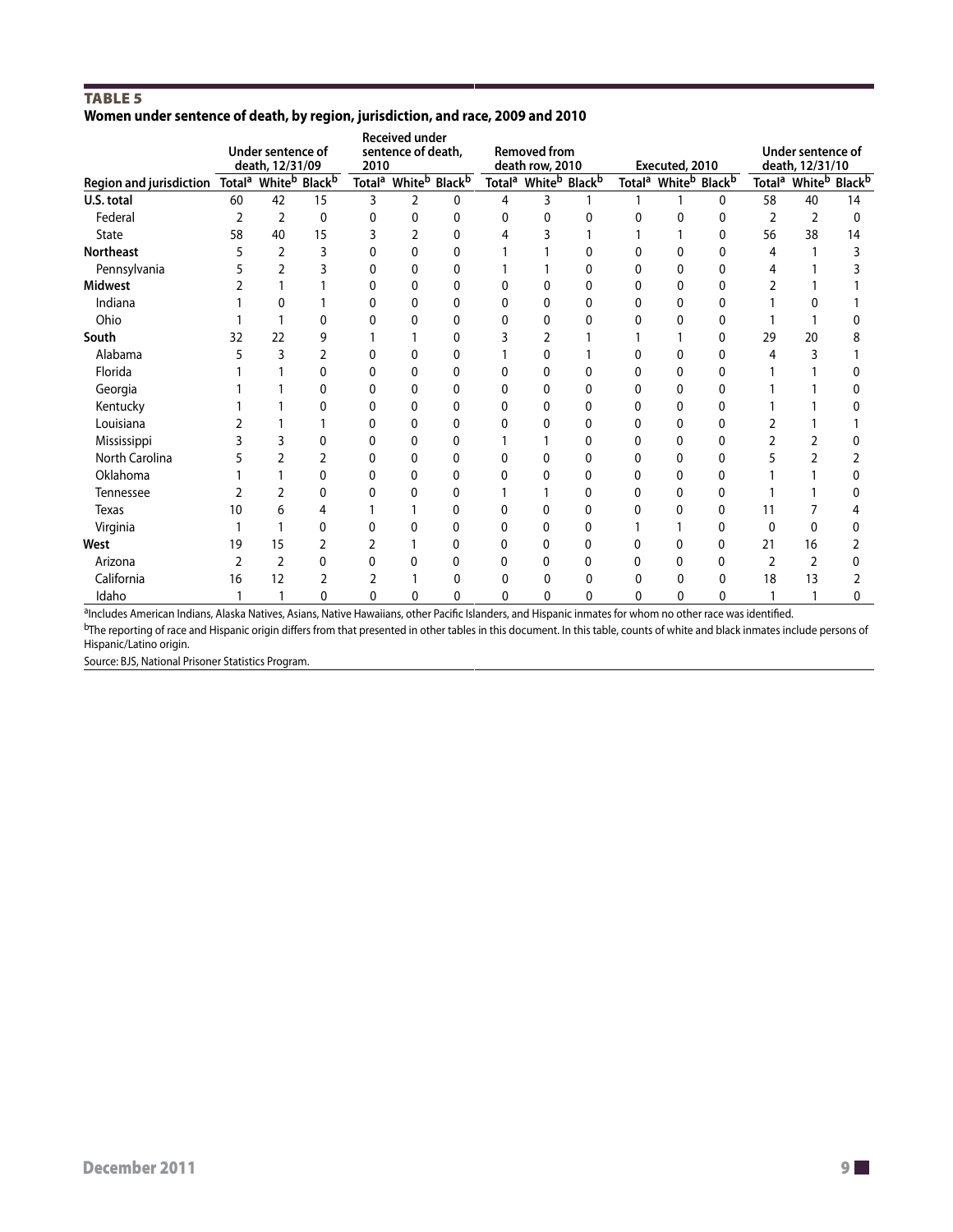#### Table 6 **Hispanics under sentence of death, by region and jurisdiction, 2009 and 2010**

| <b>Region and jurisdiction</b> | <b>Under sentence</b><br>of death, 12/31/09 | <b>Received under</b><br>sentence of<br>death, 2010 | <b>Removed from death</b><br>row (excluding<br>executions), 2010 | Executed, 2010 | <b>Under sentence</b><br>of death, 12/31/10 |
|--------------------------------|---------------------------------------------|-----------------------------------------------------|------------------------------------------------------------------|----------------|---------------------------------------------|
| U.S. total                     | 376                                         | 22                                                  | 5                                                                | 5              | 388                                         |
| Federal                        | 6                                           | $\overline{2}$                                      | 0                                                                | 0              | 8                                           |
| <b>State</b>                   | 370                                         | 20                                                  | 5                                                                | 5              | 380                                         |
| Northeast                      | 21                                          | 0                                                   | 0                                                                | 0              | 21                                          |
| Connecticut                    |                                             | 0                                                   | 0                                                                | 0              | 1                                           |
| Pennsylvania                   | 20                                          | 0                                                   | 0                                                                | 0              | 20                                          |
| <b>Midwest</b>                 | 9                                           |                                                     | 0                                                                | 0              | 10                                          |
| Illinois                       | 2                                           | U                                                   | 0                                                                | 0              | 2                                           |
| Nebraska                       | 4                                           |                                                     | 0                                                                | 0              | 5                                           |
| Ohio                           | 3                                           | 0                                                   | 0                                                                | 0              | 3                                           |
| South                          | 148                                         | 2                                                   | 2                                                                | 5              | 143                                         |
| Alabama                        | $\overline{2}$                              | 0                                                   | 0                                                                | 0              | 2                                           |
| Arkansas                       | 0                                           |                                                     | 0                                                                | 0              |                                             |
| Delaware                       | 2                                           | 0                                                   | 0                                                                | 0              | 2                                           |
| Florida                        | 32                                          | 0                                                   | 0                                                                | 0              | 32                                          |
| Georgia                        | 2                                           | 0                                                   | 0                                                                | 0              | 2                                           |
| Kentucky                       |                                             | 0                                                   | 0                                                                | 0              |                                             |
| Louisiana                      | 2                                           | 0                                                   | 0                                                                | 0              | 2                                           |
| North Carolina                 |                                             | 0                                                   | 0                                                                | 0              | 4                                           |
| Oklahoma                       | 2                                           | 0                                                   | 0                                                                | 0              | 2                                           |
| South Carolina                 |                                             | 0                                                   | 0                                                                | 0              |                                             |
| Tennessee                      |                                             | 0                                                   | 0                                                                | 0              |                                             |
| Texas                          | 99                                          |                                                     | 2                                                                | 5              | 93                                          |
| West                           | 192                                         | 17                                                  | 3                                                                | 0              | 206                                         |
| Arizona                        | 20                                          | 6                                                   | 0                                                                | 0              | 26                                          |
| California                     | 157                                         | 10                                                  | 3                                                                | 0              | 164                                         |
| Idaho                          |                                             | 0                                                   | 0                                                                | 0              |                                             |
| Nevada                         | 8                                           | 0                                                   | 0                                                                | 0              | 8                                           |
| New Mexico                     |                                             | 0                                                   | 0                                                                | 0              |                                             |
| Oregon                         | 2                                           |                                                     | 0                                                                | 0              | 3                                           |
| Utah                           | 3                                           | 0                                                   | 0                                                                | 0              | 3                                           |

Note: The count of Hispanics under sentence of death at yearend 2009 has been revised from those reported in *Capital Punishment, 2009 - Statistical Tables*, BJS Web, NCJ 231676.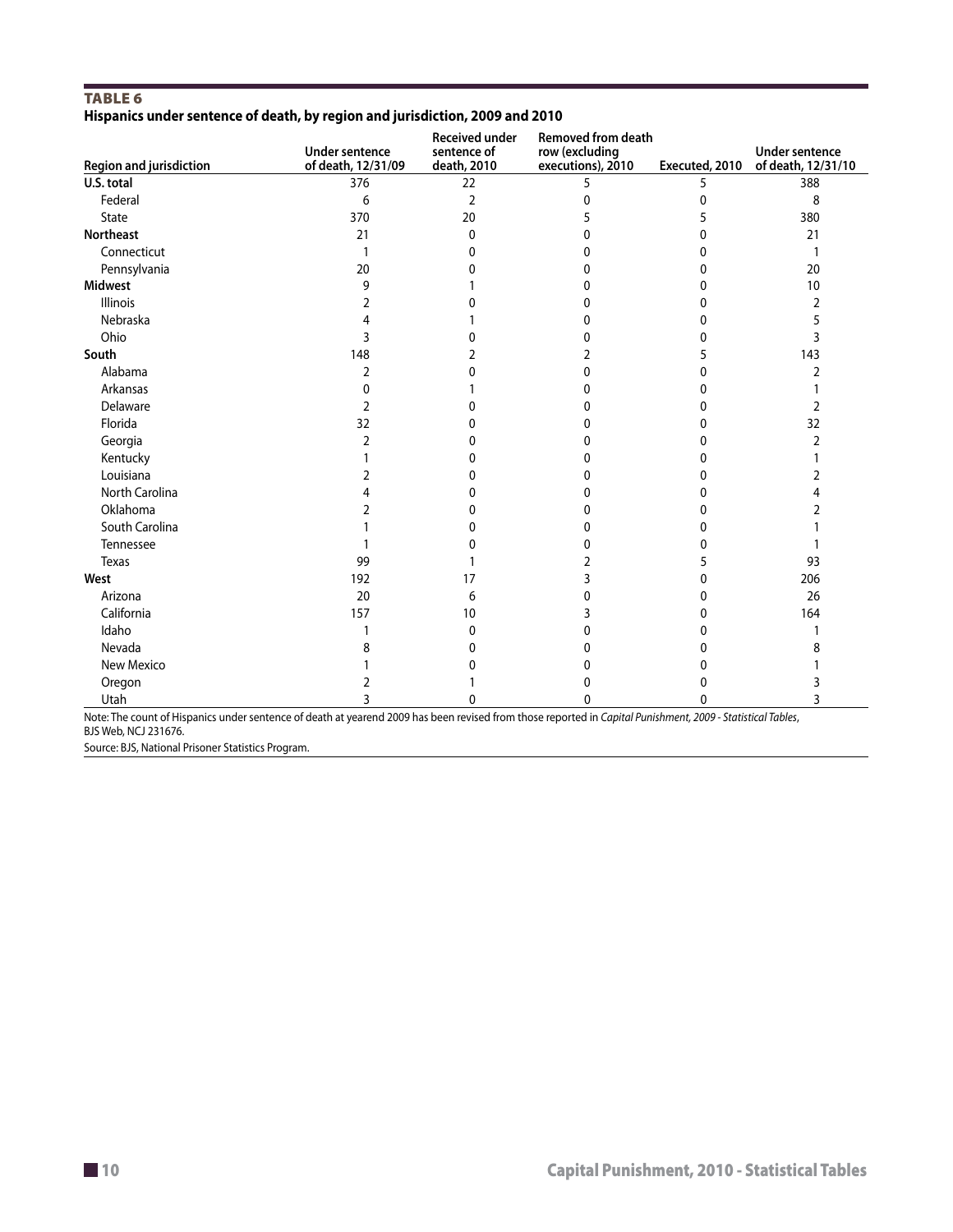#### TABLE<sub>7</sub> **Inmates removed from under sentence of death, by method of removal, 2010**

|                                                    | Appeals or higher courts overturned |                  |              |                 |            |          |                   |
|----------------------------------------------------|-------------------------------------|------------------|--------------|-----------------|------------|----------|-------------------|
| <b>Region and jurisdiction</b>                     | <b>Total</b>                        | <b>Execution</b> | Other death  | Capital statute | Conviction | Sentence | Sentence commuted |
| U.S. total                                         | 119                                 | 46               | 20           | $\overline{2}$  | 8          | 38       | 5                 |
| Federal                                            | $\mathbf{1}$                        | 0                | 0            | 0               | 0          | 1        | $\Omega$          |
| State                                              | 118                                 | 46               | 20           | 2               | 8          | 37       |                   |
| <b>Northeast</b>                                   | 6                                   | $\mathbf{0}$     | 2            | 0               |            | 3        | 0                 |
| Connecticut                                        | $\mathbf{1}$                        | 0                | $\Omega$     | O               | 0          |          |                   |
| Pennsylvania                                       | 5                                   | $\Omega$         | 2            | O               |            |          |                   |
| <b>Midwest</b>                                     | 18                                  | 8                | 0            | U               | 0          |          |                   |
| Kansas                                             | 1                                   | 0                | 0            | 0               | 0          |          |                   |
| Missouri                                           | 2                                   | 0                | 0            | O               | 0          | 2        |                   |
| Ohio                                               | 15                                  | 8                | $\Omega$     | O               | 0          | 4        |                   |
| South                                              | 76                                  | 35               | 12           | 0               | 7          | 20       |                   |
| Alabama                                            | 8                                   | 5                | 0            | 0               | 0          | 3        | 0                 |
| Arkansas                                           | $\mathbf{1}$                        | $\mathbf{0}$     | 0            | 0               | 0          |          | ი                 |
| Florida                                            | 12                                  |                  |              | 0               | 4          |          |                   |
| Georgia                                            | 4                                   | 2                |              | U               | 0          |          |                   |
| Kentucky                                           | 3                                   | 0                | <sup>0</sup> | O               | 0          |          | n                 |
| Louisiana                                          |                                     |                  | U            | U               | 0          |          | n                 |
| Mississippi                                        | 4                                   | 3                | 0            | 0               | 0          |          |                   |
| North Carolina                                     | 5                                   | 0                | U            | U               |            |          |                   |
| Oklahoma                                           | 6                                   | 3                |              | $^{(1)}$        |            | n        |                   |
| South Carolina                                     |                                     | $\Omega$         |              | U               | 0          | U        |                   |
| Tennessee                                          | 4                                   | $\mathbf{0}$     |              | U               |            |          |                   |
| <b>Texas</b>                                       | 23                                  | 17               |              | 0               | 0          |          |                   |
| Virginia                                           | 4                                   | 3                | 0            | O               | 0          |          |                   |
| West                                               | 18                                  | 3                | 6            | 2               | 0          |          |                   |
| Arizona                                            | 6                                   |                  | 2            | <sup>0</sup>    | 0          | 3        | O                 |
| California                                         | 8                                   | $\Omega$         | 4            | n               | 0          |          |                   |
| Idaho                                              |                                     | 0                | 0            |                 | 0          | 0        |                   |
| Nevada                                             |                                     | 0                | 0            |                 | 0          | o        |                   |
| Utah                                               |                                     |                  | 0            | 0               | 0          | 0        | 0                 |
| Washington                                         |                                     |                  | 0            | 0               | 0          | 0        | 0                 |
| Source: BJS, National Prisoner Statistics Program. |                                     |                  |              |                 |            |          |                   |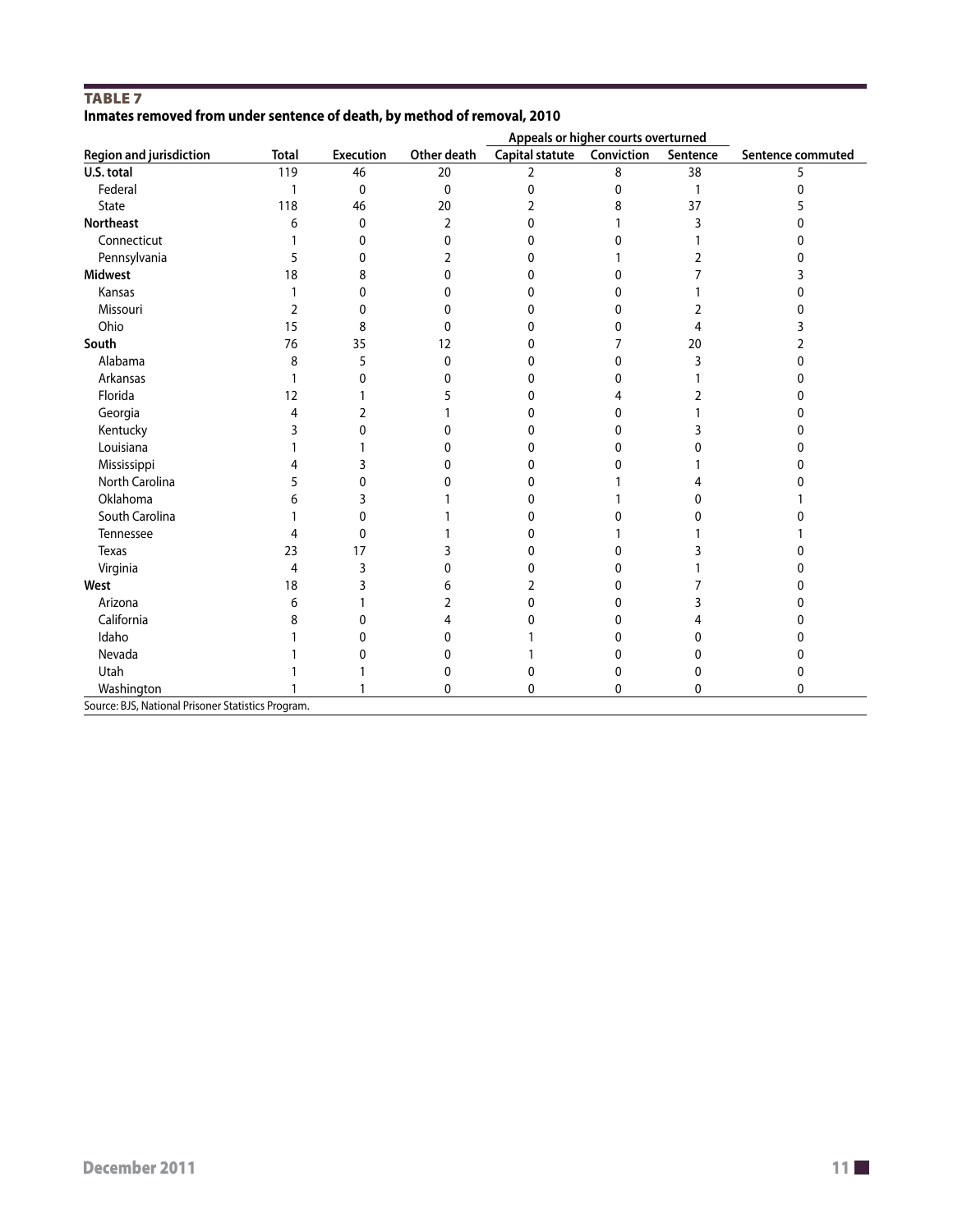#### TABLE<sub>8</sub> **Average time between sentencing and execution, 1977–2010**

| Year  | Number<br>of inmates<br>executed | Average elapsed time<br>from sentence to<br>execution for all inmates |
|-------|----------------------------------|-----------------------------------------------------------------------|
| Total | 1,234                            | 131mo.                                                                |
| 1977  | 1                                | $\vdots$                                                              |
| 1979  | $\overline{2}$                   |                                                                       |
| 1981  | 1                                |                                                                       |
| 1982  | $\overline{2}$                   |                                                                       |
| 1983  | 5                                |                                                                       |
| 1984  | 21                               | 74                                                                    |
| 1985  | 18                               | 71                                                                    |
| 1986  | 18                               | 87                                                                    |
| 1987  | 25                               | 86                                                                    |
| 1988  | 11                               | 80                                                                    |
| 1989  | 16                               | 95                                                                    |
| 1990  | 23                               | 95                                                                    |
| 1991  | 14                               | 116                                                                   |
| 1992  | 31                               | 114                                                                   |
| 1993  | 38                               | 113                                                                   |
| 1994  | 31                               | 122                                                                   |
| 1995  | 56                               | 134                                                                   |
| 1996  | 45                               | 125                                                                   |
| 1997  | 74                               | 133                                                                   |
| 1998  | 68                               | 130                                                                   |
| 1999  | 98                               | 143                                                                   |
| 2000  | 85                               | 137                                                                   |
| 2001  | 66                               | 142                                                                   |
| 2002  | 71                               | 127                                                                   |
| 2003  | 65                               | 131                                                                   |
| 2004  | 59                               | 132                                                                   |
| 2005  | 60                               | 147                                                                   |
| 2006  | 53                               | 145                                                                   |
| 2007  | 42                               | 153                                                                   |
| 2008  | 37                               | 139                                                                   |
| 2009  | 52                               | 169                                                                   |
| 2010  | 46                               | 178                                                                   |

Note: In 1972, the U.S. Supreme Court invalidated capital punishment statutes in several states (*Furman v. Georgia*, 408 U.S. 238 (1972)), effecting a moratorium on executions. Executions resumed in 1977 when the Supreme Court found that revisions to several state statutes had effectively addressed the issues previously held unconstitutional (*Gregg v. Georgia*, 428 U.S. 153 (1976) and its companion cases). Average time was calculated from the most recent sentencing date. : Not calculated. A reliable average could not be generated from fewer than 10 cases.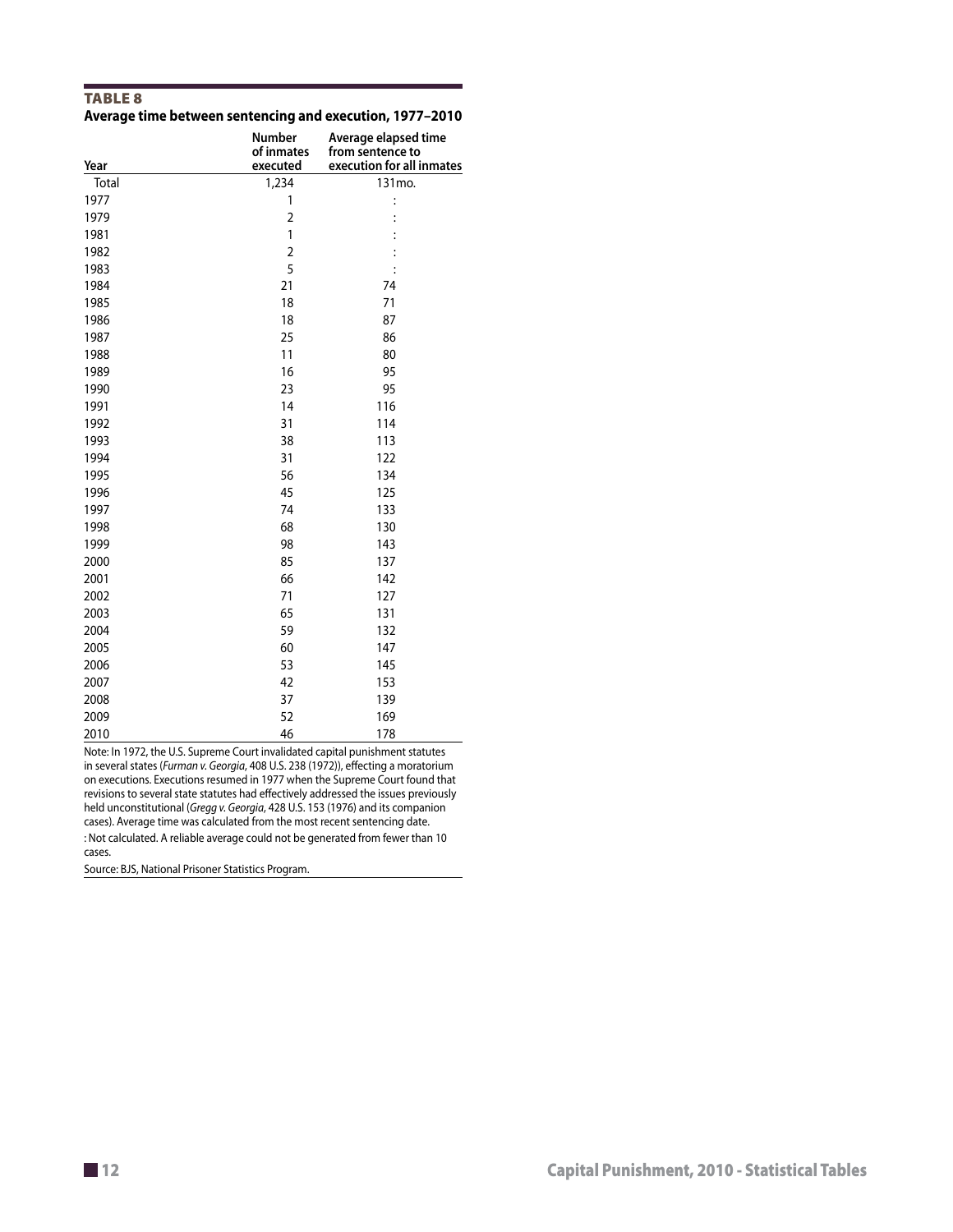| <b>TABLE 9</b>                                 |  |
|------------------------------------------------|--|
| Number of inmates executed, by race, 1977-2010 |  |

| Year of execution | <b>All executions</b> | <b>White<sup>a</sup></b> | <b>Black<sup>a</sup></b> | Hispanic                | All other races <sup>a,b</sup> |
|-------------------|-----------------------|--------------------------|--------------------------|-------------------------|--------------------------------|
| Total             | 1,234                 | 700                      | 424                      | 96                      | 14                             |
| 1977              | 1                     | 1                        | $\pmb{0}$                | $\pmb{0}$               | $\pmb{0}$                      |
| 1979              | $\overline{2}$        | $\overline{c}$           | 0                        | 0                       | 0                              |
| 1981              | 1                     | 1                        | 0                        | 0                       | 0                              |
| 1982              | $\overline{2}$        | 1                        | 1                        | 0                       | $\mathbf 0$                    |
| 1983              | 5                     | $\overline{4}$           | 1                        | 0                       | 0                              |
| 1984              | 21                    | 13                       | 8                        | 0                       | 0                              |
| 1985              | 18                    | 9                        | 7                        | 2                       | 0                              |
| 1986              | 18                    | 9                        | 7                        | $\overline{\mathbf{c}}$ | 0                              |
| 1987              | 25                    | 11                       | 11                       | 3                       | 0                              |
| 1988              | 11                    | 6                        | 5                        | 0                       | 0                              |
| 1989              | 16                    | 6                        | 8                        | $\overline{2}$          | 0                              |
| 1990              | 23                    | 16                       | 7                        | 0                       | 0                              |
| 1991              | 14                    | 6                        | 7                        | 1                       | 0                              |
| 1992              | 31                    | 17                       | 11                       | $\overline{\mathbf{c}}$ | 1                              |
| 1993              | 38                    | 19                       | 14                       | 4                       | 1                              |
| 1994              | 31                    | 19                       | 11                       | 1                       | 0                              |
| 1995              | 56                    | 31                       | 22                       | $\overline{2}$          | 1                              |
| 1996              | 45                    | 29                       | 14                       | $\overline{\mathbf{c}}$ | 0                              |
| 1997              | 74                    | 41                       | 26                       | 5                       | $\overline{2}$                 |
| 1998              | 68                    | 40                       | 18                       | 8                       | $\overline{2}$                 |
| 1999              | 98                    | 53                       | 33                       | 9                       | 3                              |
| 2000              | 85                    | 43                       | 35                       | 6                       | 1                              |
| 2001              | 66                    | 45                       | 17                       | 3                       | 1                              |
| 2002              | 71                    | 47                       | 18                       | 6                       | 0                              |
| 2003              | 65                    | 41                       | 20                       | 3                       | 1                              |
| 2004              | 59                    | 36                       | 19                       | 3                       | 1                              |
| 2005              | 60                    | 38                       | 19                       | 3                       | 0                              |
| 2006              | 53                    | 25                       | 20                       | 8                       | 0                              |
| 2007              | 42                    | 22                       | 14                       | 6                       | 0                              |
| 2008              | 37                    | 17                       | 17                       | 3                       | 0                              |
| 2009              | 52                    | 24                       | 21                       | 7                       | 0                              |
| 2010              | 46                    | 28                       | 13                       | 5                       | 0                              |

Note: In 1972, the U.S. Supreme Court invalidated capital punishment statutes in several states (*Furman v. Georgia*, 408 U.S. 238 (1972)), effecting a moratorium on executions. Executions resumed in 1977 when the Supreme Court found that revisions to several state statutes had effectively addressed the issues previously held unconstitutional (*Gregg v. Georgia*, 428 U.S. 153 (1976) and its companion cases). aExcludes persons of Hispanic/Latino origin.

bIncludes American Indians, Alaska Natives, Asians, Native Hawaiians, and other Pacific Islanders. Source: BJS, National Prisoner Statistics Program.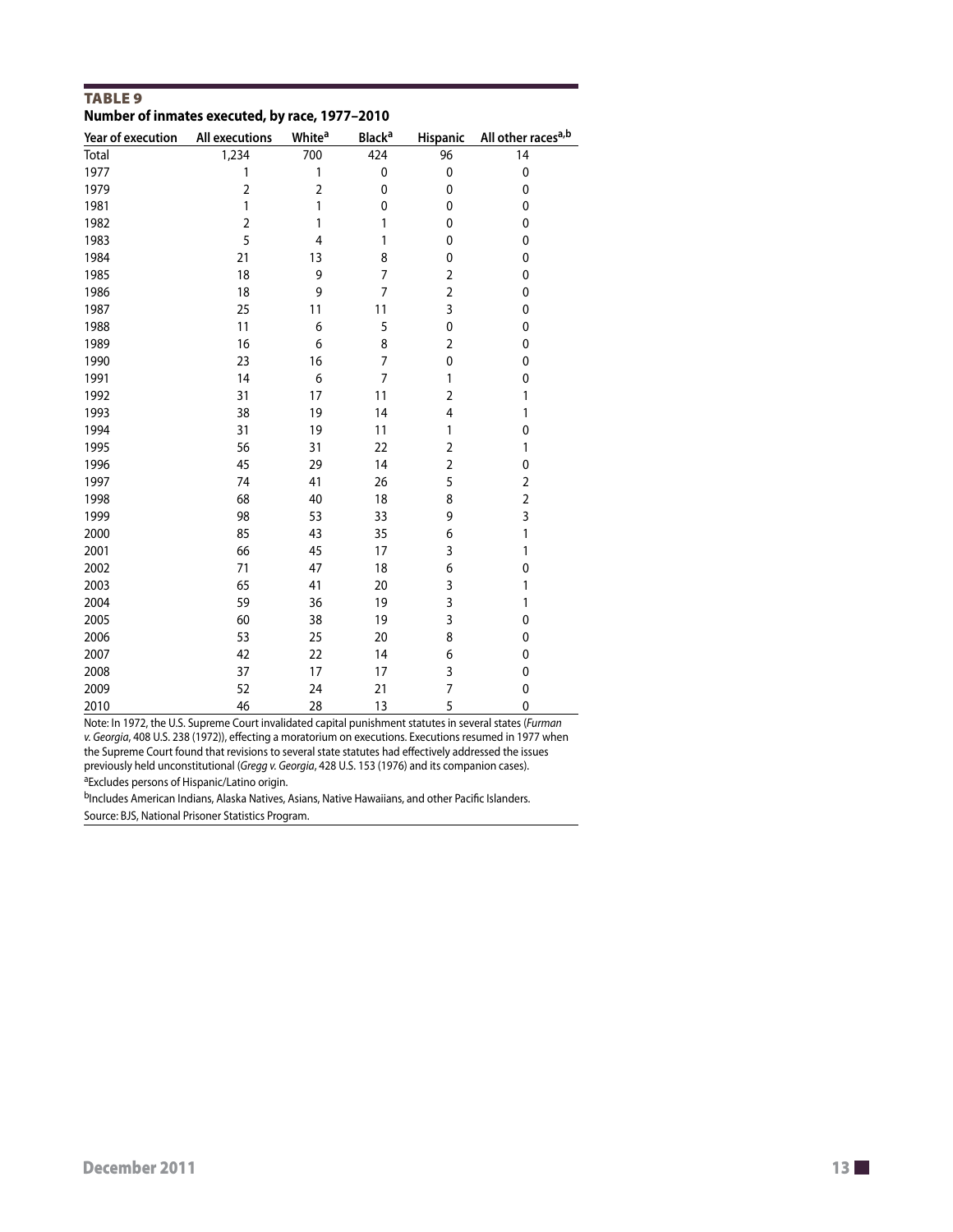| ,,,,,,,,<br>Jurisdiction | Number executed | Lethal injection | Electrocution | Lethal gas     | Hanging | <b>Firing squad</b> |
|--------------------------|-----------------|------------------|---------------|----------------|---------|---------------------|
| U.S. total               | 1,234           | 1,060            | 157           | 11             | 3       | 3                   |
| Federal                  | 3               | 3                | $\mathbf 0$   | 0              | 0       | 0                   |
| Alabama                  | 49              | 25               | 24            | 0              | 0       | 0                   |
| Arizona                  | 24              | 22               | 0             | 2              | 0       | 0                   |
| Arkansas                 | 27              | 26               |               | 0              | 0       | 0                   |
| California               | 13              | 11               | 0             | $\overline{2}$ | 0       | 0                   |
| Colorado                 | 1               |                  | 0             | 0              | 0       | 0                   |
| Connecticut              | 1               |                  | 0             | 0              | 0       | 0                   |
| Delaware                 | 14              | 13               | 0             | 0              |         | 0                   |
| Florida                  | 69              | 25               | 44            | 0              | 0       | 0                   |
| Georgia                  | 48              | 25               | 23            | 0              | 0       | 0                   |
| Idaho                    | 1               | 1                | $\mathbf 0$   | 0              | 0       | 0                   |
| Illinois                 | 12              | 12               | 0             | 0              | 0       | 0                   |
| Indiana                  | 20              | 17               | 3             | 0              | 0       | 0                   |
| Kentucky                 | 3               | $\overline{2}$   | 1             | 0              | 0       | 0                   |
| Louisiana                | 28              | 8                | 20            | 0              | 0       | 0                   |
| Maryland                 | 5               | 5                | $\pmb{0}$     | 0              | 0       | 0                   |
| Mississippi              | 13              | 9                | 0             | 4              | 0       | 0                   |
| Missouri                 | 67              | 67               | 0             | 0              | 0       | 0                   |
| Montana                  | 3               | 3                | 0             | 0              | 0       | 0                   |
| Nebraska                 | 3               | 0                | 3             | 0              | 0       | 0                   |
| Nevada                   | 12              | 11               | 0             | 1              | 0       | 0                   |
| New Mexico               | 1               | 1                | 0             | 0              | 0       | 0                   |
| North Carolina           | 43              | 41               | 0             | 2              | 0       | 0                   |
| Ohio                     | 41              | 41               | 0             | 0              | 0       | 0                   |
| Oklahoma                 | 94              | 94               | 0             | 0              | 0       | 0                   |
| Oregon                   | $\overline{2}$  | $\overline{2}$   | 0             | 0              | 0       | 0                   |
| Pennsylvania             | 3               | 3                | 0             | 0              | 0       | 0                   |
| South Carolina           | 42              | 35               | 7             | 0              | 0       | 0                   |
| South Dakota             | 1               | 1                | 0             | 0              | 0       | 0                   |
| Tennessee                | 6               | 5                |               | 0              | 0       | 0                   |
| Texas                    | 464             | 464              | 0             | 0              | 0       | 0                   |
| Utah                     | $\overline{7}$  | 4                | 0             | 0              | 0       | 3                   |
| Virginia                 | 108             | 78               | 30            | 0              | 0       | 0                   |
| Washington               | 5               | 3                | 0             | 0              | 2       | 0                   |
| Wyoming                  | 1               | $\mathbf{1}$     | $\mathbf 0$   | 0              | 0       | 0                   |

#### Table 10 **Executions, by state and method, 1977–2010**

Note: In 1972, the U.S. Supreme Court invalidated capital punishment statutes in several states (*Furman v. Georgia*, 408 U.S. 238 (1972)), effecting a moratorium on executions. Executions resumed in 1977 when the Supreme Court found that revisions to several state statutes had effectively addressed the issues previously held unconstitutional (*Gregg v. Georgia*, 428 U.S. 153 (1976) and its companion cases).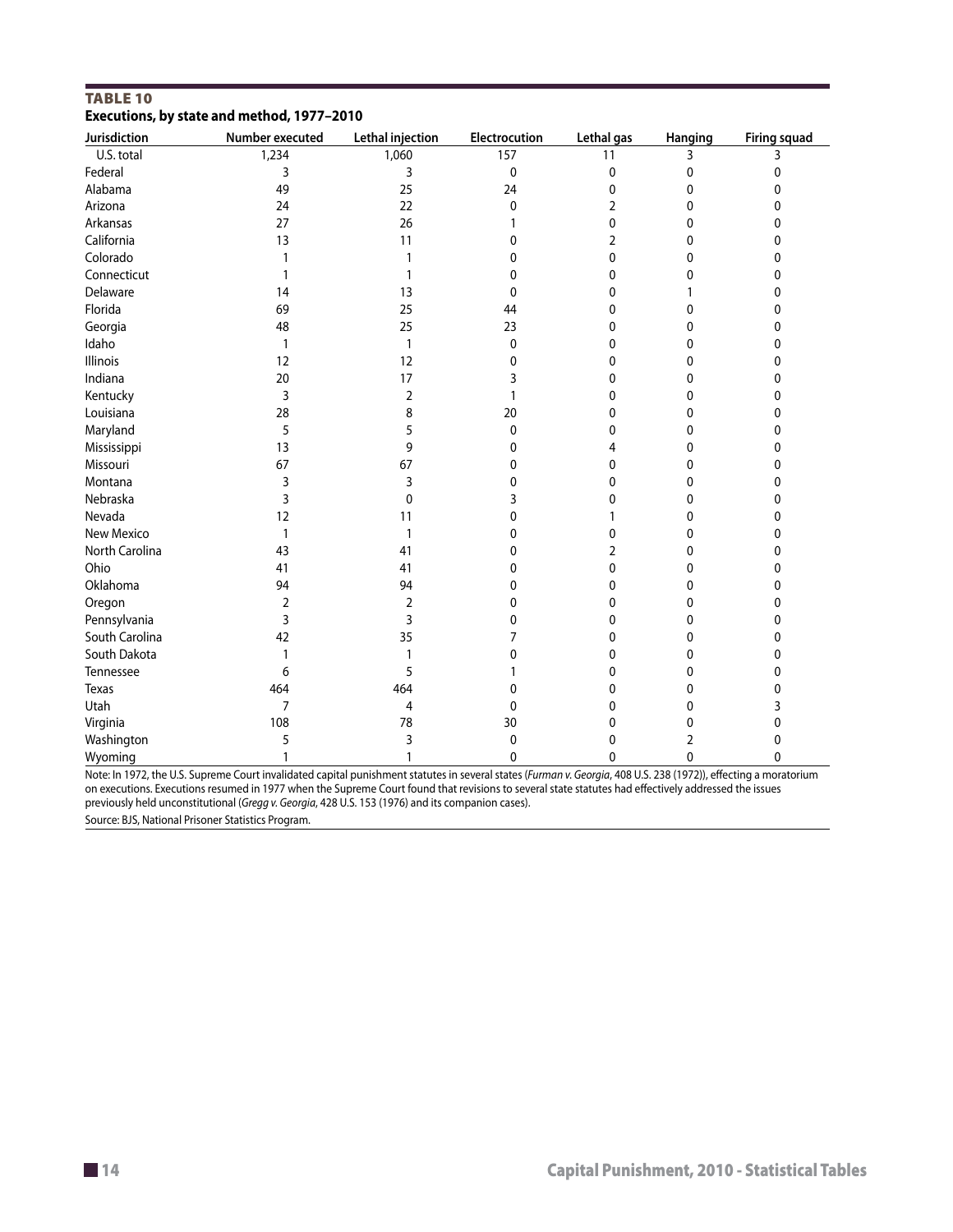| Jurisdiction         | <b>Since 1930</b> | <b>Since 1977</b> |
|----------------------|-------------------|-------------------|
| U.S. total           | 5,093             | 1,234             |
| Texas                | 761               | 464               |
| Georgia              | 414               | 48                |
| New York             | 329               | 0                 |
| North Carolina       | 306               | 43                |
| California           | 305               | 13                |
| Florida              | 239               | 69                |
| Ohio                 | 213               | 41                |
| South Carolina       | 204               | 42                |
|                      | 200               | 108               |
| Virginia             | 184               | 49                |
| Alabama              |                   |                   |
| Mississippi          | 167               | 13                |
| Louisiana            | 161               | 28                |
| Pennsylvania         | 155               | 3                 |
| Oklahoma             | 154               | 94                |
| Arkansas             | 145               | 27                |
| Missouri             | 129               | 67                |
| Kentucky             | 106               | 3                 |
| <b>Illinois</b>      | 102               | 12                |
| Tennessee            | 99                | 6                 |
| New Jersey           | 74                | 0                 |
| Maryland             | 73                | 5                 |
| Arizona              | 62                | 24                |
| Indiana              | 61                | 20                |
| Washington           | 52                | 5                 |
| Colorado             | 48                | 1                 |
| Nevada               | 41                | 12                |
| District of Columbia | 40                | 0                 |
| <b>West Virginia</b> | 40                | 0                 |
| Federal system       | 36                | 3                 |
| Massachusetts        | 27                | 0                 |
| Delaware             | 26                | 14                |
| Connecticut          | 22                | 1                 |
| Oregon               | 21                | $\overline{2}$    |
| Utah                 | 20                | 7                 |
| lowa                 | 18                | 0                 |
| Kansas               | 15                | 0                 |
| Montana              | 9                 | 3                 |
| <b>New Mexico</b>    | 9                 | 1                 |
| Wyoming              | 8                 | 1                 |
| Nebraska             | 7                 | 3                 |
| Idaho                | 4                 | 1                 |
| Vermont              | 4                 | 0                 |
| South Dakota         | $\overline{2}$    | 1                 |
| New Hampshire        | 1                 | 0                 |

Table 11 **Number of persons executed, by jurisdiction, 1930–2010**

Note: Statistics on executions under civil authority have been collected by the federal government annually since since 1930. These data exclude 160 executions carried out by military authorities between 1930 and 1961. Source: BJS, National Prisoner Statistics Program.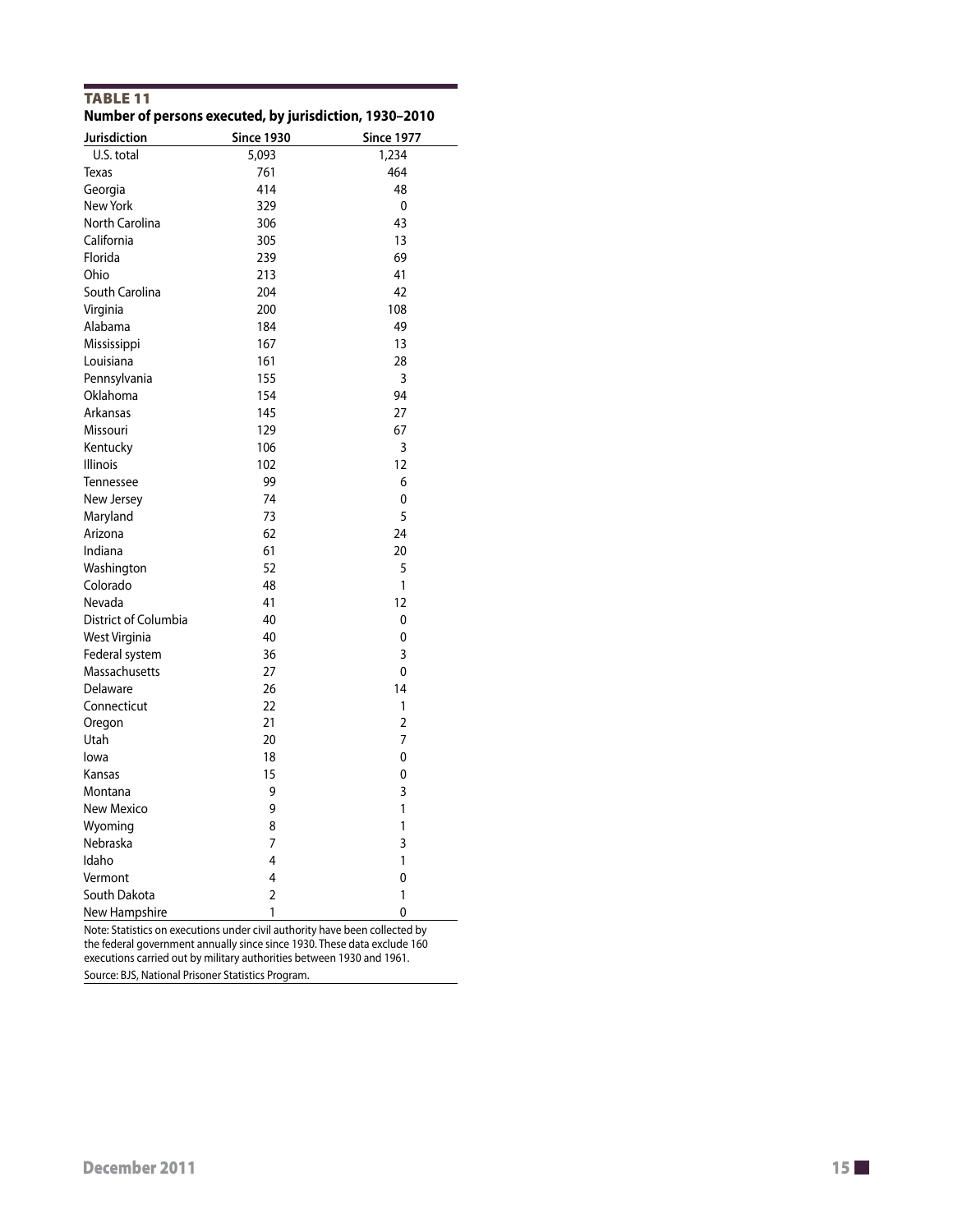| Jurisdiction   |                |               |                |                 | Year of sentend |                 |                                |                             |                     |                          | e for prisoners under sentence of death, 12/31/2010 |                     |                     |                           |                 |                 | Under                            | Average number                                        |
|----------------|----------------|---------------|----------------|-----------------|-----------------|-----------------|--------------------------------|-----------------------------|---------------------|--------------------------|-----------------------------------------------------|---------------------|---------------------|---------------------------|-----------------|-----------------|----------------------------------|-------------------------------------------------------|
|                | 1974<br>1982   | 1984<br>1983- | 1985<br>1986   | 1988<br>1987    | 1980<br>1990    | 1992<br>1991    | 993-                           | 996<br>996                  | 997.<br>998         | 1999<br>2000             | 2001<br>2002                                        | 2003-<br>2004       | 2005-<br>2006       | 2008<br>2007              | 2009            | 2010            | sentence of<br>2/31/10<br>death, | sentence of death<br>of years under<br>as of 12/31/10 |
| Total          | 108            | 96            | $\frac{13}{2}$ | $\overline{15}$ | 162             | 221             | 242                            | 309                         | 321                 | 299                      | 224                                                 | 233                 | 234                 | 224                       | $\frac{17}{2}$  | İQ              | 3,158                            | 13.1                                                  |
| California     | 36             | 29            | 28             | 4               | 54              | 56              | 52                             | $\overline{7}$              | $\mathcal{R}$       | 73                       | 38                                                  | 32                  | 39                  | 29                        | 29              | $\overline{24}$ | 699                              | 14.6                                                  |
| Florida        | 32             | $\frac{8}{1}$ | $\frac{1}{2}$  | 27              | 22              | 39              | 36                             | $\overline{27}$             | 26                  | 32                       | $\overline{z}$                                      | $\frac{8}{2}$       | 26                  | $\overline{\mathfrak{m}}$ | ي               | $\ddot{4}$      | 392                              | 14.8                                                  |
| Texas          | $\overline{0}$ | $\circ$       | $\sim$         | $\overline{0}$  | $\overline{C}$  | $\overline{2}1$ | $\frac{1}{2}$                  | $\overline{2}$              | 25                  | $\frac{6}{5}$            | $\overline{4}$                                      | $\frac{4}{9}$       | 23                  | 26                        | ᢁ               | $^{\circ}$      | 315                              | 11.4                                                  |
| Arizona        | S              | 4             | 4              | Ξ               | $\sigma$        | $\tilde{c}$     | $\tilde{\mathbf{u}}$           |                             | $\overline{ }$      | $\overline{ }$           |                                                     | $\overline{c}$      | $\overline{c}$      | $\overline{c}$            | $\ddot{z}$      | െറ              | 133                              | 12.5                                                  |
| Georgia        | S              | $\circ$       | 4              | LO              | S               | $\tilde{c}$     |                                |                             |                     | $\overline{a}$           |                                                     |                     |                     |                           |                 |                 | 100                              | 14.0                                                  |
| Nevada         | 4              |               | L              | $\circ$         | ∽               | 4               | $\triangleright$ 4 $-$         |                             | 207                 | $\overline{\phantom{0}}$ | <u>ຕ</u> ⊂                                          | 5 m m               |                     |                           |                 | ₹               | 81                               | 15.8                                                  |
| Tennessee      | 4              | ৩             | Ō              | LO              | ৩               | O               |                                | $\sim$ $\frac{9}{2}$ $\sim$ | $\Xi$               | ∽                        | $\tilde{=}$                                         |                     | ທ ຕ ຕ               | 9492                      | m N m           |                 | 86                               | 15.7                                                  |
| Alabama        | $\sim$         |               | 4              | $\circ$         | Ō               |                 | $\frac{6}{1}$                  | 20                          | 27                  | $\overline{C}$           | $\tilde{1}$                                         | $\frac{1}{2}$       | 27                  |                           | ᡡ               |                 | <b>201</b>                       | 10.9                                                  |
| Mississippi    |                | っ             | $\circ$        | $\circ$         | 4               | 4               | $\overline{ }$                 | $\circ$                     | $\circ$             | $\circ$                  | ᢁ                                                   | ന                   | 4                   | $\sim$                    |                 |                 | $\infty$                         | 12.1                                                  |
| Pennsylvania   |                | ∾             | $\frac{8}{1}$  | ₽               | $\frac{8}{1}$   | $\overline{1}$  | 26                             | $\frac{9}{5}$ -             | $\frac{8}{2}$       | $\tilde{\mathbf{c}}$     | rv                                                  | ᡡ                   | $\approx$           | Ω                         | ∞               |                 | 215                              | 14.6                                                  |
| Kentucky       |                | ന             | m              | $\sim$          | $\circ$         | $\mathsf{w}$    | 4                              |                             |                     | ∽                        | $\sim$                                              |                     | $\omega$            | $\circ$                   |                 |                 | 34                               | 15.2                                                  |
| Missouri       |                |               | $\sim$         |                 | ○               | 4               |                                | $\overline{\phantom{1}}$    | 4 L                 |                          | ↴                                                   |                     | ∽                   |                           | $O$ $N$ $O$ $N$ |                 | $\frac{6}{7}$                    | 11.4                                                  |
| Idaho          |                | $\circ$       | $\sim$         |                 |                 | $\sim$          |                                | $\sim$                      | $\circ$             |                          |                                                     |                     |                     | ○                         |                 | $\circ$ $\sim$  | $\frac{8}{1}$                    | 14.6                                                  |
| Arkansas       |                | $\circ$       | $\circ$        | $\circ$         |                 | $\sim$          | $\overline{\phantom{0}}$       | LO.                         | ७                   | ∽                        | m                                                   |                     |                     | ∽                         |                 |                 | $\overline{a}$                   | 11.9                                                  |
| Ohio           | $\circ$        | Ō             | $\overline{4}$ | $\overline{c}$  | Ξ               | $\overline{1}$  |                                | $\overline{\omega}$         | $\overline{6}$      | ᡡ                        |                                                     | $\overline{C}$      | $\infty$            | $\infty$                  |                 | $ \sim$         | 157                              | 14.5                                                  |
| Maryland       | $\circ$        | $\sim$        | $\circ$        | $\circ$         | $\circ$         | $\circ$         |                                | $\overline{ }$              |                     | $\circ$                  |                                                     | $\circ$             |                     | $\circ$                   | $\circ$         |                 | m                                |                                                       |
| South Carolina | $\circ$        | $\sim$        | $\circ$        | $\circ$         |                 |                 | $\infty$ $\circ$ $\sim$ $\sim$ | w n o ū u u                 |                     | ∽                        | mo o o o r                                          | ᡡ                   | $\circ$ $\sim$      | $\infty$                  |                 | $\circ$ $\sim$  | 56                               | 9.5                                                   |
| Oklahoma       | $\circ$        |               |                | $\sim$          |                 |                 |                                |                             | $\circ \circ \circ$ |                          |                                                     |                     |                     |                           | N               |                 | $\overline{7}$                   | 9.6                                                   |
| Montana        | $\circ$        |               | c              | $\circ$         | c               |                 | $\circ$                        |                             |                     | $\circ$                  |                                                     | 0                   |                     | 0                         | $\circ$         |                 | $\sim$                           |                                                       |
| Louisiana      | $\circ$        | $\circ$       |                | 4               |                 |                 |                                |                             | $\frac{8}{2}$       | $\frac{1}{2}$            |                                                     | m                   |                     |                           | ო               |                 | 84                               | 12.1                                                  |
| Utah           | $\circ$        | $\circ$       |                |                 |                 |                 |                                |                             | $\circ$             | $\overline{ }$           | $\circ$ $\sim$                                      | $\circ$             |                     |                           | $\circ$         |                 | Ō                                |                                                       |
| Nebraska       | $\circ$        | $\circ$       |                | $\circ$         | $\circ$         |                 | $\circ$                        |                             | $\circ$             | $\sim$                   |                                                     |                     |                     |                           |                 |                 | $\overline{5}$                   | $\overline{5}$                                        |
| North Carolina | $\circ$        | $\circ$       |                | $\circ$         | $\sim$          | $^{\circ}$      | 28                             | 34                          | 25                  | 22                       | $\Xi$                                               | $-\infty$           |                     |                           | $\sim$          | 4               | 158                              | 12.6                                                  |
| Indiana        | $\circ$        | $\circ$       | $\circ$        |                 | $\circ$         | 0               |                                | 0                           | $\sim$              | $\sim$                   |                                                     |                     |                     |                           | $\overline{ }$  | $\circ$         | $\tilde{5}$                      | 9.8                                                   |
| Connecticut    | $\circ$        | $\circ$       | $\circ$        | $\circ$         |                 | $\sim$          | ∘                              |                             | $\circ$             | $\circ$                  | 2022200-                                            | $\circ$             | 800000000000        | m                         | $\circ$         |                 | $\overline{c}$                   | 9.6                                                   |
| Oregon         | $\circ$        | $\circ$       | $\circ$        | $\circ$         | $\circ$         | w               | $\sim$                         | 4                           | ∽                   | ∽                        |                                                     | 4                   |                     | $\sim$                    | $\circ$         | ີ ຕ             | $\overline{3}$                   | 10.2                                                  |
| Delaware       | $\circ$        | $\circ$       | $\circ$        | $\circ$         | $\circ$         |                 | $\sim$                         | ○                           |                     | $\circ$                  |                                                     | ന                   |                     |                           | $\circ$         |                 | $\overline{1}$                   | 9.9                                                   |
| Washington     | $\circ$        | $\circ$       | $\circ$        | $\circ$         | $\circ$         |                 |                                |                             | $\sim$              | $\circ$                  |                                                     | $\circ$             |                     | $\circ$                   | $\circ$         |                 | $\infty$                         |                                                       |
| Federal System | $\circ$        | $\circ$       | $\circ$        | $\circ$         | $\circ$         |                 |                                | $\sim$                      | $\overline{a}$      | ↽                        |                                                     | ≃                   | $\mathsf{w}$        | $\infty$                  | 4               |                 | 58                               | 6.7                                                   |
| South Dakota   | $\circ$        | $\circ$       | $\circ$        | $\circ$         | $\circ$         | 0               |                                | っ                           |                     | $\circ$                  |                                                     |                     | $\circ$             |                           | $\circ$         |                 |                                  |                                                       |
| Colorado       | $\circ$        | $\circ$       | $\circ$        | $\circ$         | $\circ$         | 0               | $\circ$ $\circ$                |                             | $\circ$             | $\circ$                  |                                                     | $\circ \circ \circ$ | $\circ$             | $\circ$ - $\circ$         | $\circ$         | $    -$         | N W N                            |                                                       |
| New Mexico     | $\circ$        | $\circ$       | $\circ$        | $\circ$         | $\circ$         | 0               |                                |                             | $\circ$             | $\circ$                  |                                                     |                     | $\circ$             |                           | $\circ$         |                 |                                  |                                                       |
| Virginia       | $\circ$        | $\circ$       | $\circ$        | $\circ$         | $\circ$         | $\circ$         |                                | っ                           | $\circ$ $\circ$     |                          | $ \sim$ $\circ$                                     | 2 U U               | $\sim$              |                           | $\circ$         | $\circ$ $\circ$ | െ ര                              |                                                       |
| Kansas         | $\circ$        | $\circ$       | $\circ$        | $\circ$         | $\circ$         | $\circ$         |                                | $\circ$                     |                     | $\circ$                  |                                                     |                     |                     |                           |                 |                 |                                  |                                                       |
| llinois        | $\circ$        | $\circ$       | $\circ$        | $\circ$         | $\circ$         | $\circ$         | $\circ \circ \circ \circ$      | $\circ$                     | $\circ$             | $\circ$                  |                                                     |                     |                     |                           |                 |                 | m                                | $\frac{3}{4}$                                         |
| Wyoming        | $\circ$        | $\circ$       | $\circ$        | $\circ$         | $\circ$         | $\circ$         |                                |                             |                     | $\circ$                  | $\circ$ $\circ$                                     | $ \circ$            | $m$ $\circ$ $\circ$ | <b>NNWO-</b>              | $\circ$ $\circ$ | $\circ$ $\circ$ |                                  |                                                       |
| New Hampshire  | $\circ$        | $\circ$       | C              | $\circ$         | $\circ$         | 0               | $\circ$                        | $\circ$                     | C                   | $\circ$                  |                                                     |                     |                     |                           |                 |                 |                                  |                                                       |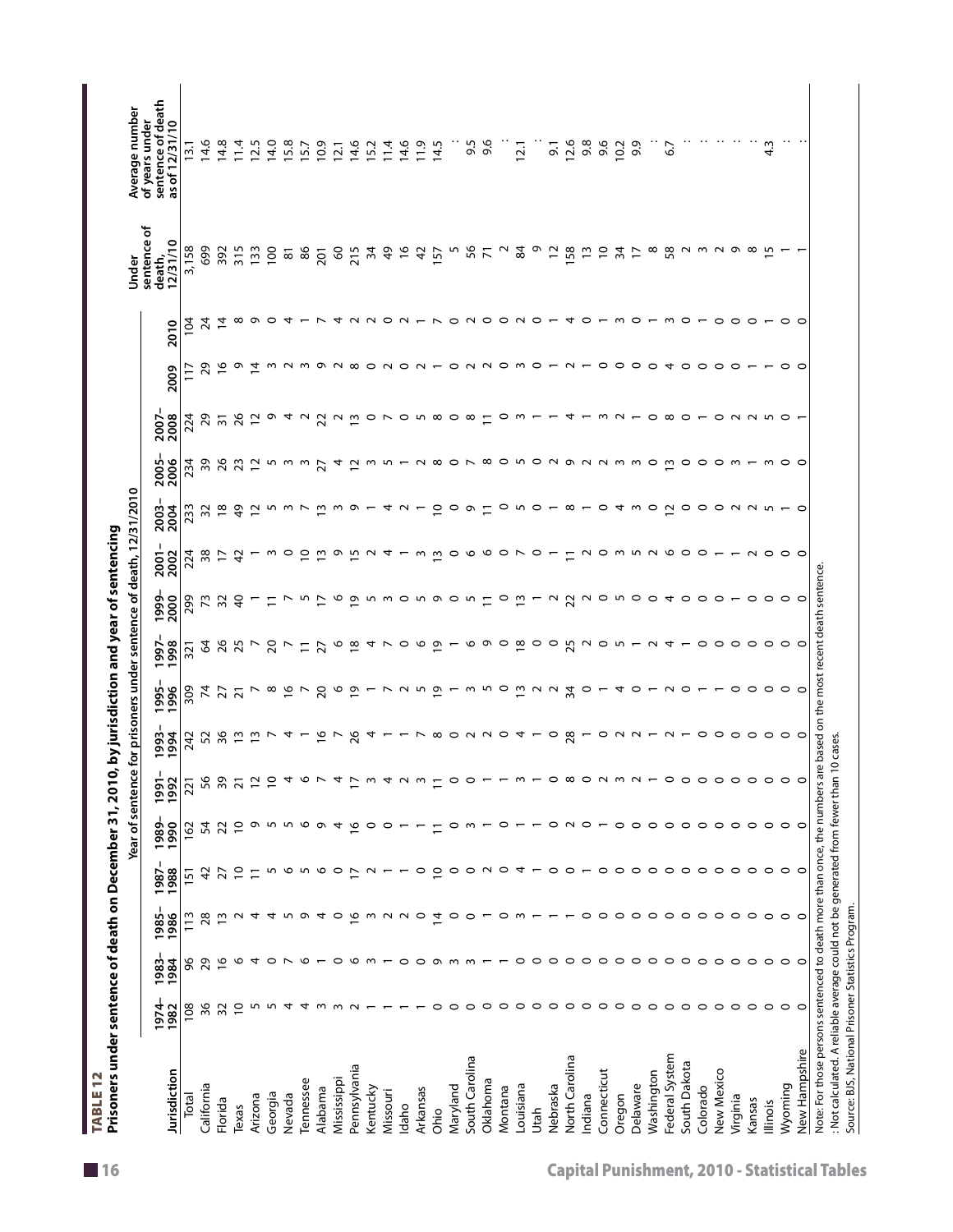#### TABLE 13 **Executions and other dispositions of inmates sentenced to death, by race and Hispanic origin, 1977–2010**

|                                | Total under sentence of      |               | <b>Prisoners</b><br>executed | Prisoners who received<br>other dispositions <sup>a</sup> |                  |  |
|--------------------------------|------------------------------|---------------|------------------------------|-----------------------------------------------------------|------------------|--|
| Race/Hispanic origin           | death 1977-2010 <sup>b</sup> | <b>Number</b> | Percent of total             | <b>Number</b>                                             | Percent of total |  |
| Total                          | 7,879                        | 1,234         | 15.7%                        | 3,487                                                     | 44.3%            |  |
| White <sup>c</sup>             | 3,816                        | 700           | 18.3%                        | 1,710                                                     | 44.8%            |  |
| <b>Black<sup>c</sup></b>       | 3,225                        | 424           | 13.1                         | 1,497                                                     | 46.4             |  |
| Hispanic                       | 715                          | 96            | 13.4                         | 231                                                       | 32.3             |  |
| All other races <sup>c,d</sup> | 123                          | 14            | 11.4                         | 49                                                        | 39.8             |  |

Note: In 1972, the U.S. Supreme Court invalidated capital punishment statutes in several states (*Furman v. Georgia*, 408 U.S. 238 (1972)), effecting a moratorium on executions. Executions resumed in 1977 when the Supreme Court found that revisions to several state statutes had effectively addressed the issues previously held unconstitutional (*Gregg v. Georgia*, 428 U.S. 153 (1976) and its companion cases).

aIncludes persons removed from a sentence of death because of statutes struck down on appeal, sentences or convictions vacated, commutations, or death by other than execution.

bIncludes 5 persons sentenced to death prior to 1977 who were still under sentence of death on December 31, 2010; 374 persons sentenced to death prior to 1977 whose death sentence was removed between 1977 and December 31, 2010; and 7,500 persons sentenced to death between 1977 and 2010.

cExcludes persons of Hispanic/Latino origin.

dIncludes American Indians, Alaska Natives, Asians, Native Hawaiians, and other Pacific Islanders.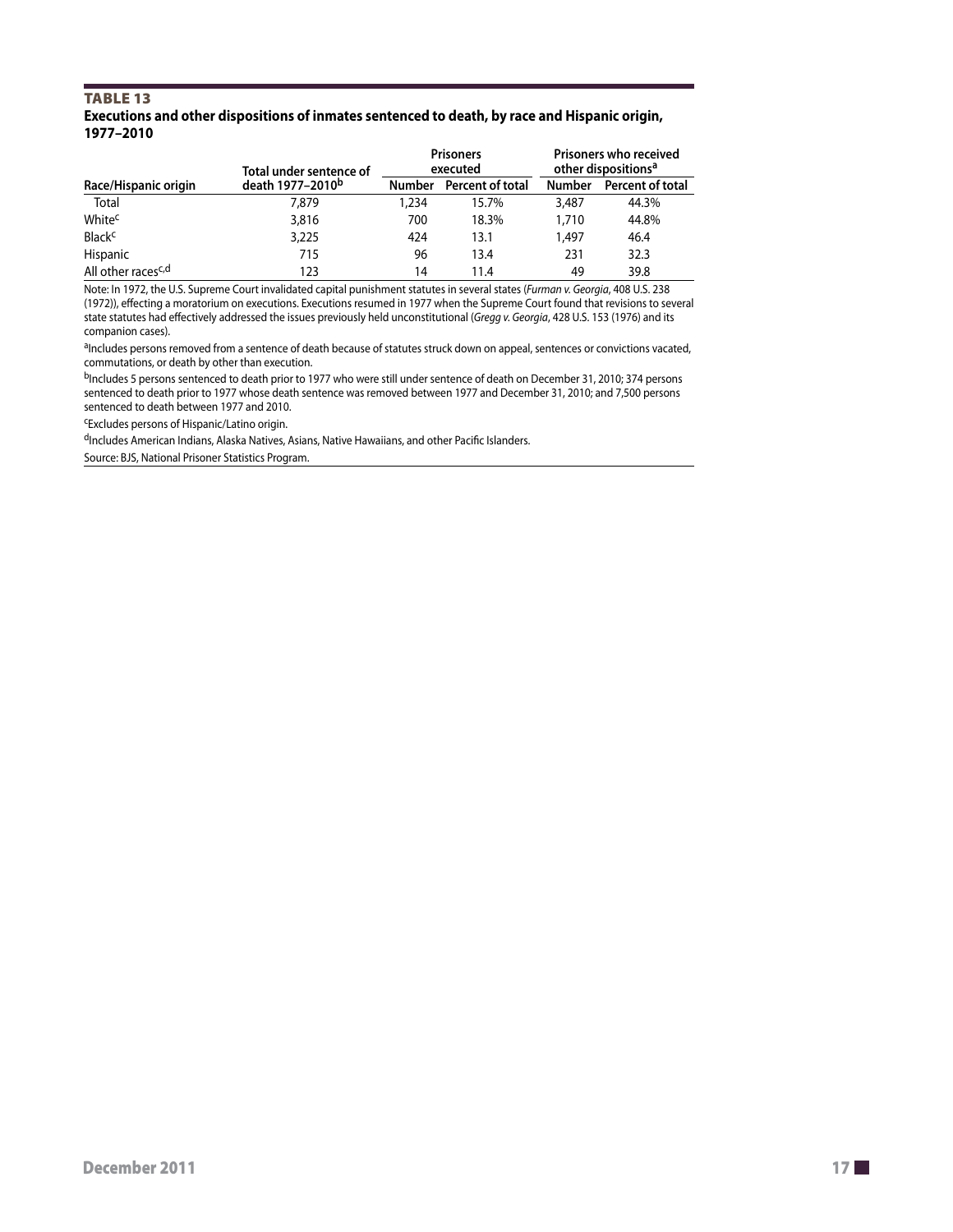#### TABLE 14 **Prisoners sentenced to death and the outcome of sentence, by year of sentencing, 1973–2010**

|                  |                     | Number of prisoners removed from under sentence of death<br>Appeal or higher courts overturned |                       |                  |            |              |                |                     |                                    |
|------------------|---------------------|------------------------------------------------------------------------------------------------|-----------------------|------------------|------------|--------------|----------------|---------------------|------------------------------------|
|                  |                     |                                                                                                |                       |                  |            |              |                |                     |                                    |
|                  | Number<br>sentenced |                                                                                                |                       | Death<br>penalty |            |              | Sentence       | Other or<br>unknown | Number under<br>sentence of death, |
| Year of sentence | to death            |                                                                                                | Execution Other death | statute          | Conviction | Sentence     | commuted       | reasons             | 12/31/2010                         |
| Total, 1973-2010 | 8,221               | 1,234                                                                                          | 436                   | 522              | 850        | 1,618        | 369            | 34                  | 3,158                              |
| 1973             | 42                  | $\overline{2}$                                                                                 | 0                     | 14               | 9          | 8            | 9              | 0                   | 0                                  |
| 1974             | 149                 | 11                                                                                             | 4                     | 65               | 15         | 30           | 22             | 1                   | $\mathbf{1}$                       |
| 1975             | 298                 | 6                                                                                              | 5                     | 171              | 24         | 67           | 21             | $\overline{2}$      | $\sqrt{2}$                         |
| 1976             | 232                 | 14                                                                                             | 6                     | 136              | 17         | 42           | 15             | 0                   | $\mathbf 2$                        |
| 1977             | 137                 | 19                                                                                             | 5                     | 40               | 26         | 33           | $\overline{7}$ | 0                   | $\boldsymbol{7}$                   |
| 1978             | 185                 | 36                                                                                             | $\overline{7}$        | 21               | 36         | 65           | 8              | 0                   | 12                                 |
| 1979             | 151                 | 28                                                                                             | 15                    | 2                | 28         | 59           | 6              | 1                   | 12                                 |
| 1980             | 173                 | 45                                                                                             | 15                    | 4                | 30         | 52           | 12             | 0                   | 15                                 |
| 1981             | 223                 | 57                                                                                             | 15                    | 0                | 42         | 81           | 12             | 1                   | 15                                 |
| 1982             | 267                 | 67                                                                                             | 23                    | 0                | 40         | 82           | 12             | $\mathbf{1}$        | 42                                 |
| 1983             | 252                 | 68                                                                                             | 24                    | 1                | 29         | $70\,$       | 15             | 2                   | 43                                 |
| 1984             | 285                 | 69                                                                                             | 21                    | $\overline{2}$   | 46         | 73           | 13             | 8                   | 53                                 |
| 1985             | 261                 | 50                                                                                             | 14                    | 1                | 43         | 88           | 13             | 4                   | 48                                 |
| 1986             | 301                 | 74                                                                                             | 25                    | $\mathbf{1}$     | 50         | 67           | 14             | 5                   | 65                                 |
| 1987             | 287                 | 56                                                                                             | 27                    | $\boldsymbol{7}$ | 45         | 75           | 8              | 7                   | 62                                 |
| 1988             | 289                 | 59                                                                                             | 18                    | $\mathbf{1}$     | 35         | 73           | 14             | 0                   | 89                                 |
| 1989             | 256                 | 44                                                                                             | 19                    | 0                | 33         | 60           | 13             | 1                   | 86                                 |
| 1990             | 251                 | 47                                                                                             | 19                    | $\overline{2}$   | 36         | 53           | 17             | 1                   | 76                                 |
| 1991             | 268                 | 42                                                                                             | 13                    | 2                | 37         | 61           | 11             | 0                   | 102                                |
| 1992             | 286                 | 45                                                                                             | 19                    | 0                | 28         | 54           | 21             | 0                   | 119                                |
| 1993             | 287                 | 64                                                                                             | 21                    | 3                | 21         | 42           | 15             | 0                   | 121                                |
| 1994             | 313                 | 69                                                                                             | 12                    | $10\,$           | 34         | 52           | 15             | 0                   | 121                                |
| 1995             | 312                 | 59                                                                                             | 20                    | 6                | 19         | 42           | 13             | 0                   | 153                                |
| 1996             | 315                 | 41                                                                                             | 17                    | 4                | 21         | 61           | 15             | 0                   | 156                                |
| 1997             | 266                 | 30                                                                                             | $10$                  | 3                | 19         | 39           | 11             | 0                   | 154                                |
| 1998             | 294                 | 40                                                                                             | $10$                  | 4                | 22         | 42           | 9              | 0                   | 167                                |
| 1999             | 277                 | 27                                                                                             | 13                    | 8                | 21         | 35           | 10             | 0                   | 163                                |
| 2000             | 224                 | 23                                                                                             | 10                    | 4                | 11         | 31           | 9              | 0                   | 136                                |
| 2001             | 158                 | 13                                                                                             | 9                     | 3                | 5          | 24           | 2              | 0                   | 102                                |
| 2002             | 165                 | 13                                                                                             | 4                     | 3                | 2          | 16           | 5              | 0                   | 122                                |
| 2003             | 151                 | 12                                                                                             | $\overline{7}$        | $\mathbf{1}$     | 5          | 11           | 0              | 0                   | 115                                |
| 2004             | 139                 | 2                                                                                              | 0                     | $\mathbf{1}$     | 5          | 12           | 1              | 0                   | 118                                |
| 2005             | 139                 | 1                                                                                              | 4                     | $\mathbf 0$      | 3          | 8            | 0              | 0                   | 123                                |
| 2006             | 125                 | 1                                                                                              | 2                     | $\pmb{0}$        | 5          | 5            | 1              | 0                   | 111                                |
| 2007             | 120                 | 0                                                                                              | $\overline{2}$        | $\overline{2}$   | 7          | $\mathbf{1}$ | 0              | 0                   | 108                                |
| 2008             | 121                 | 0                                                                                              | 1                     | 0                | 1          | 3            | 0              | 0                   | 116                                |
| 2009             | 118                 | 0                                                                                              | 0                     | 0                | 0          | $\mathbf{1}$ | 0              | 0                   | 117                                |
| 2010             | 104                 | 0                                                                                              | 0                     | 0                | 0          | $\mathbf 0$  | 0              | 0                   | 104                                |

Note: In 1972, the U.S. Supreme Court invalidated capital punishment statutes in several states (*Furman v. Georgia*, 408 U.S. 238 (1972)), effecting a moratorium on executions. Executions resumed in 1977 when the Supreme Court found that revisions to several state statutes had effectively addressed the issues previously held unconstitutional (*Gregg v. Georgia*, 428 U.S. 153 (1976) and its companion cases). Some inmates executed since 1977 or currently under sentence of death were sentenced prior to 1977. For those persons sentenced to death more than once, the numbers are based on the most recent death sentence. Source: BJS, National Prisoner Statistics Program.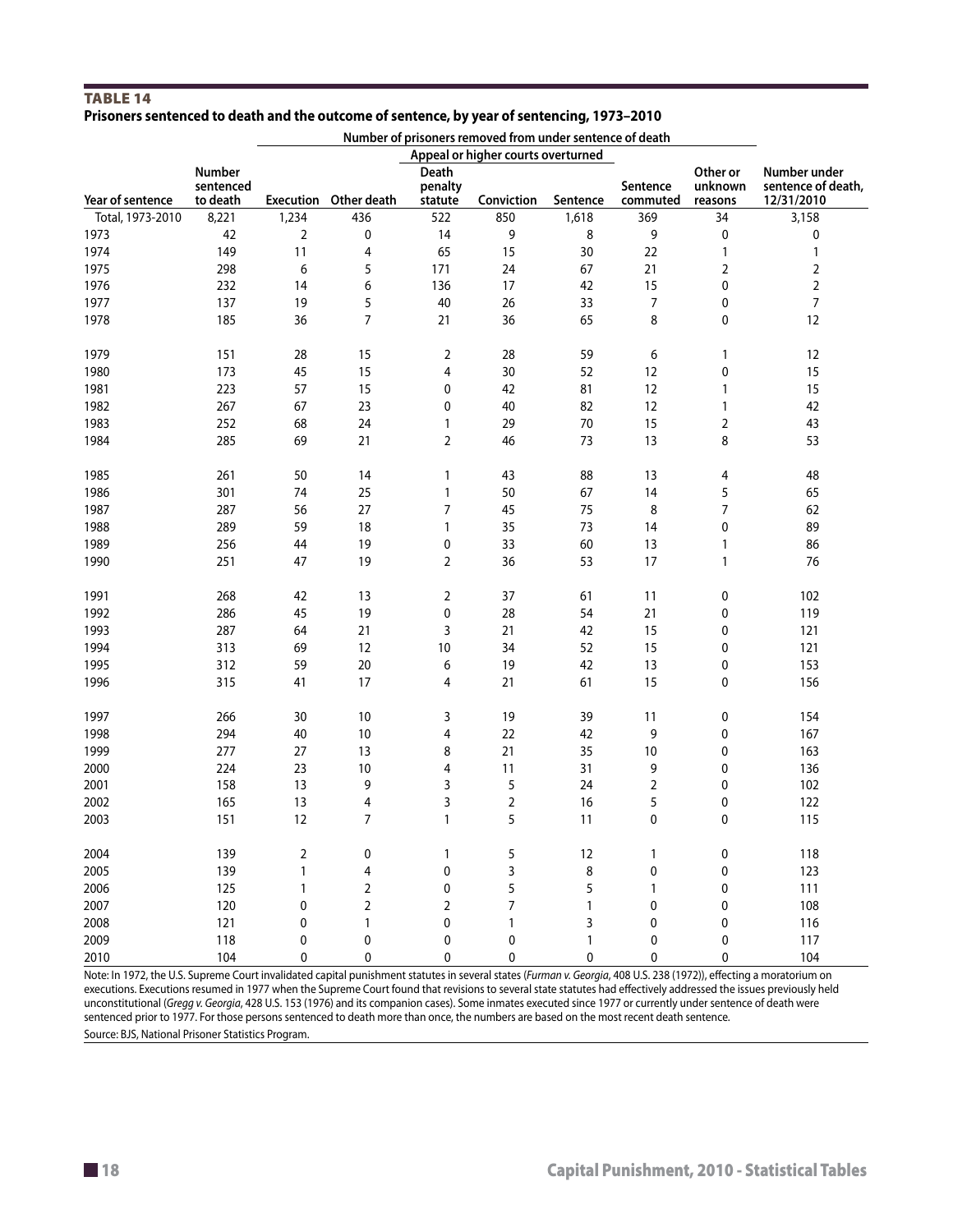#### TABLE 15 **Number sentenced to death and number of removals, by jurisdiction and reason for removal, 1973-2010**

|                                                        | Number of removals, 1973-2010          |                 |                |                                      |                      |                |                                               |
|--------------------------------------------------------|----------------------------------------|-----------------|----------------|--------------------------------------|----------------------|----------------|-----------------------------------------------|
| Jurisdiction                                           | Total sentenced to<br>death, 1973-2010 | <b>Executed</b> | Died           | Sentence or conviction<br>overturned | Sentence<br>commuted | Other          | Under sentence of<br>removals death, 12/31/10 |
| U.S. Total                                             | 8,221                                  | 1,234           | 436            | 2,990                                | 369                  | 34             | 3,158                                         |
| Federal                                                | 69                                     | 3               | 0              | 7                                    | 1                    | 0              | 58                                            |
| Alabama                                                | 420                                    | 49              | 31             | 137                                  | 2                    | 0              | 201                                           |
| Arizona                                                | 293                                    | 24              | 16             | 112                                  | 7                    | 1              | 133                                           |
| Arkansas                                               | 113                                    | 27              | 3              | 39                                   | 2                    | 0              | 42                                            |
| California                                             | 951                                    | 13              | 77             | 147                                  | 15                   | 0              | 699                                           |
| Colorado                                               | 22                                     | 1               | 2              | 15                                   | 1                    | 0              | 3                                             |
| Connecticut                                            | 12                                     | 1               | 0              | 3                                    | 0                    | 0              | 10                                            |
| Delaware                                               | 56                                     | 14              | 0              | 25                                   | 0                    | 0              | 17                                            |
| Florida                                                | 992                                    | 69              | 58             | 453                                  | 18                   | $\overline{2}$ | 392                                           |
| Georgia                                                | 322                                    | 48              | 17             | 147                                  | 9                    | $\mathbf{1}$   | 100                                           |
| Idaho                                                  | 42                                     | 1               | 3              | 19                                   | 3                    | 0              | 16                                            |
| Illinois                                               | 307                                    | 12              | 15             | 97                                   | 156                  | 12             | 15                                            |
| Indiana                                                | 100                                    | 20              | 4              | 55                                   | 6                    | $\overline{2}$ | 13                                            |
| Kansas                                                 | 12                                     | 0               | 0              | 4                                    | 0                    | 0              | 8                                             |
| Kentucky                                               | 83                                     | 3               | 6              | 38                                   | 2                    | 0              | 34                                            |
| Louisiana                                              | 240                                    | 28              | 6              | 114                                  | 7                    | 1              | 84                                            |
| Maryland                                               | 53                                     | 5               | 3              | 36                                   | 4                    | 0              | 5                                             |
| Massachusetts                                          | 4                                      | 0               | 0              | $\overline{2}$                       | 2                    | 0              | $\pmb{0}$                                     |
| Mississippi                                            | 192                                    | 13              | 5              | 111                                  | 0                    | 3              | 60                                            |
| Missouri                                               | 182                                    | 67              | $10$           | 54                                   | 2                    | 0              | 49                                            |
| Montana                                                | 15                                     | 3               | $\overline{2}$ | 6                                    | 2                    | 0              | $\overline{2}$                                |
| Nebraska                                               | 33                                     | 3               | 4              | 12                                   | 2                    | 0              | 12                                            |
| Nevada                                                 | 152                                    | 12              | 15             | 40                                   | 4                    | 0              | 81                                            |
| New Hampshire                                          | 1                                      | 0               | 0              | 0                                    | 0                    | 0              | $\mathbf{1}$                                  |
| New Jersey                                             | 52                                     | 0               | 3              | 33                                   | 8                    | 8              | 0                                             |
| New Mexico                                             | 28                                     | 1               | 1              | 19                                   | 5                    | 0              | 2                                             |
| New York                                               | 10                                     | 0               | 0              | 10                                   | 0                    | 0              | 0                                             |
| North Carolina                                         | 532                                    | 43              | 21             | 302                                  | 8                    | 0              | 158                                           |
| Ohio                                                   | 409                                    | 41              | 20             | 173                                  | 18                   | 0              | 157                                           |
| Oklahoma                                               | 350                                    | 94              | 13             | 168                                  | 4                    | 0              | 71                                            |
| Oregon                                                 | 60                                     | 2               | $\overline{2}$ | 22                                   | 0                    | $\mathbf 0$    | 34                                            |
| Pennsylvania                                           | 401                                    | 3               | 26             | 151                                  | 6                    | 0              | 215                                           |
| Rhode Island                                           | 2                                      | 0               | 0              | $\overline{2}$                       | 0                    | 0              | 0                                             |
| South Carolina                                         | 205                                    | 42              | 6              | 98                                   | 3                    | $\mathbf 0$    | 56                                            |
| South Dakota                                           | 5                                      | 1               | $\mathbf{1}$   | 1                                    | 0                    | 0              | $\overline{2}$                                |
| Tennessee                                              | 222                                    | 6               | 16             | 107                                  | 5                    | $\overline{2}$ | 86                                            |
| Texas                                                  | 1,049                                  | 464             | 41             | 173                                  | 55                   | $\mathbf{1}$   | 315                                           |
| Utah                                                   | 27                                     | $\overline{7}$  | $\mathbf{1}$   | 9                                    | $\mathbf{1}$         | $\pmb{0}$      | 9                                             |
| Virginia                                               | 150                                    | 108             | 6              | 15                                   | 11                   | 1              | 9                                             |
| Washington                                             | 39                                     | 5               | $\mathbf{1}$   | 25                                   | $\pmb{0}$            | $\mathbf 0$    | 8                                             |
| Wyoming                                                | 12                                     | $\mathbf{1}$    | $\mathbf{1}$   | 9                                    | 0                    | $\mathbf 0$    | 1                                             |
| Percent of inmates<br>sentenced to death,<br>1973-2010 | 100%                                   | 15.0%           | 5.3%           | 36.4%                                | 4.5%                 | 0.4%           | 38.4%                                         |
|                                                        |                                        |                 |                |                                      |                      |                |                                               |

Note: In 1972, the U.S. Supreme Court invalidated capital punishment statutes in several states (*Furman v. Georgia*, 408 U.S. 238 (1972)), effecting a moratorium on executions. Executions resumed in 1977 when the Supreme Court found that revisions to several state statutes had effectively addressed the issues previously held unconstitutional (*Gregg v. Georgia*, 428 U.S. 153 (1976) and its companion cases). Some inmates executed since 1977 or currently under sentence of death were sentenced prior to 1977. For those persons sentenced to death more than once, the numbers are based on the most recent death sentence. Source: BJS, National Prisoner Statistics Program.